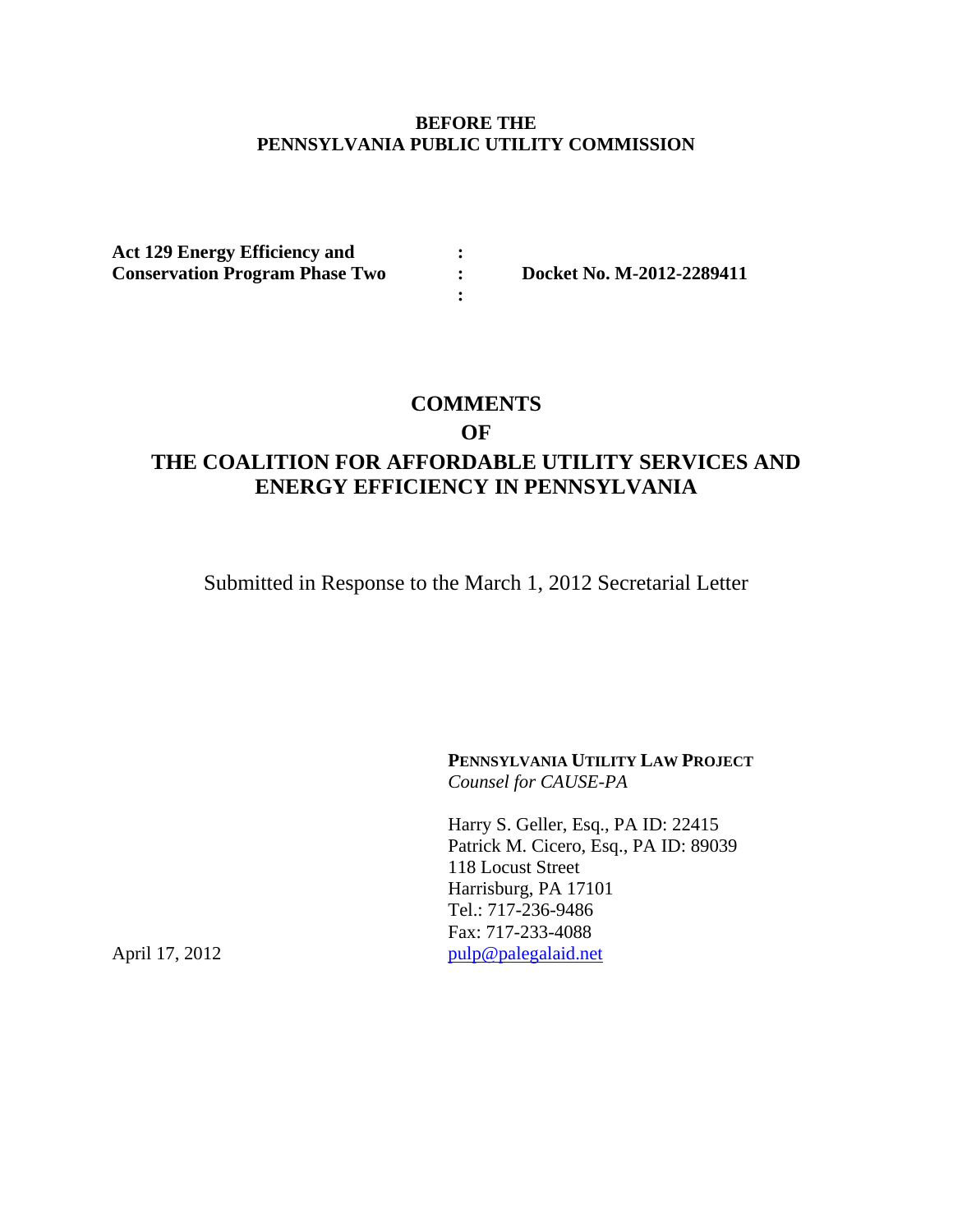#### **INTRODUCTION**

These comments are submitted by the Coalition for Affordable Utility Services and Energy Efficiency in Pennsylvania ("CAUSE-PA"), through its attorneys at the Pennsylvania Utility Law Project, pursuant to the Pennsylvania Public Utility Commission's (the "Commission") invitation for interested parties to comment upon issues related to the Act 129 Energy Efficiency and Conservation Program Phase  $Two.<sup>1</sup>$ 

CAUSE-PA is a statewide unincorporated association of low-income individuals which advocates on behalf of its members to enable consumers of limited economic means to connect to and maintain affordable water, electric, heating and telecommunication services. CAUSE-PA membership is open to moderate- and low-income individuals residing in the Commonwealth of Pennsylvania who are committed to the goal of helping low-income families maintain affordable access to utility services and achieve economic independence and family well-being.

CAUSE-PA is interested in the creation and development of effective energy conservation and energy efficiency programs targeted to assist low-income Pennsylvanians because these programs are essential for the maintenance of the long term affordability of electricity as well as the maintenance of household health and welfare. To that end, the bulk of the comments submitted by CAUSE-PA focus on issues concerning the existence of the lowincome carve out and the need for this dedicated carve out to be strengthened in Phase Two of Act 129.

Specifically, these Comments address the following issues:

(1) The planning timeline;

<sup>&</sup>lt;sup>1</sup> See Secretarial Letter Re: Act 129 Energy Efficiency and Conservation Program Phase Two, Docket No. M-2012-2289411, dated March 1, 2012.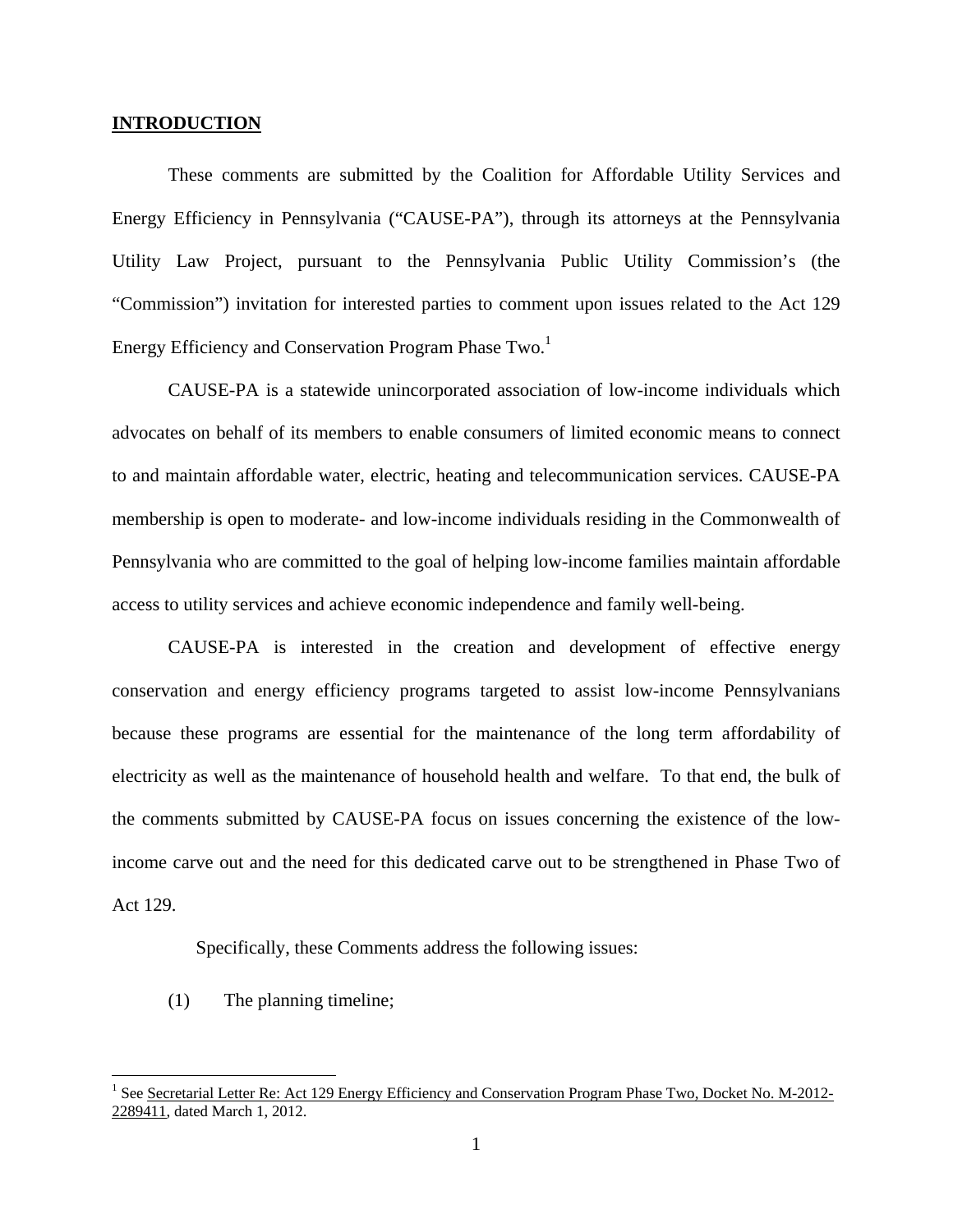(2) the need to maintain a low-income carve out;

(3) the need to designate targeted energy savings to be achieved for the low-income population;

(4) the need to innovatively expand EE&C services beyond those presently provided;

(5) the need to ensure that low-income residential customers are not adversely affected by on-bill financing;

(6) the need to create a multifamily carve out with dedicated funding specifically targeted at subsidized multifamily properties providing affordable low-income housing; and,

(7) Other issues addressed in the Commission's March 1, 2012 Secretarial Letter.

CAUSE-PA thanks the Commission for the opportunity to comment upon and assist the Commission in its efforts to design and implement Phase Two of the Energy Efficiency  $\&$ Conservation (EE&C) programs provided for in Act 129.

#### **The Planning Timeline**

CAUSE-PA notes that the March 1, 2012, Secretarial Letter provides a timeline indicating that the Tentative Implementation Order will be on the Public Meeting agenda on May, 10, 2012; and that the Statewide Evaluator's Pennsylvania Electricity Baseline Study Results and the Statewide Evaluator's Pennsylvania Electricity Market Potential Study Results (jointly designated as "Study Results" or "Reports") will also each be released on that date.

It is anticipated that the Study Results will provide significant additional information to the Commission and to the interested stakeholders. The Study Results may affect

2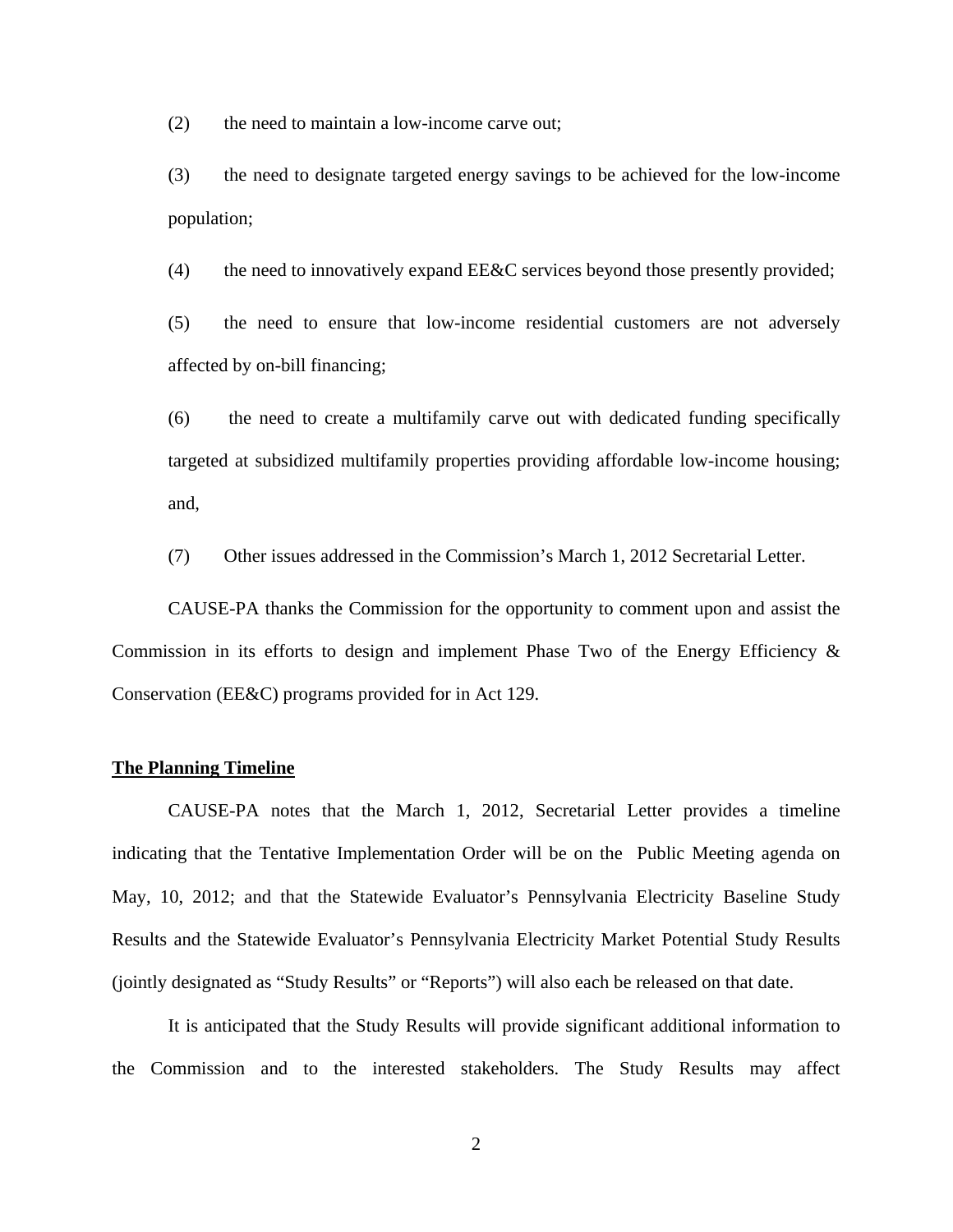recommendations concerning additional energy savings opportunities, unmet needs, future energy savings targets and budget allocations. Therefore, these Comments, which have been have been prepared without the benefit of those Reports, address the policy issues raised within the Secretarial Letter. While the Secretarial Letter sets out a reasonable planning timeline, CAUSE-PA respectfully requests that the Commission exercise flexibility within this proposed scheduled in order to provide Commission staff and the stakeholders with adequate opportunity to review and comment upon the recommendations made within the Study Results.

#### **The Low-Income Sector Carve-Out Should Continue**

The Commission has specifically requested comments on whether it should continue to include a low-income element in future EE&C Plans and if so, what form or requirements should the low-income element entail.

 Phase One of Act 129 required each EE&C plan to include specific Energy Efficiency (EE) measures for households at or below 150% of the Federal Poverty Income Guidelines in proportion to that sector's share of the total energy usage in the Electric Distribution Company's ("EDC's") service territory.<sup>2</sup>

 CAUSE-PA strongly supports, within Phase Two of Act 129, the continuation of a lowincome carve-out which requires each EDC to develop energy efficiency plans which include EE&C programs targeted to low-income households with incomes at or below 150% of the Federal Poverty Income Guidelines (FPIG).

 CAUSE-PA submits that the Commission should specify that an effective and efficient EEC program for the low-income sector be included within Phase Two of the EE&C Plans of

<sup>&</sup>lt;sup>2</sup> See 66 Pa.C.S. § 2806.1(b)(1)(i)(G).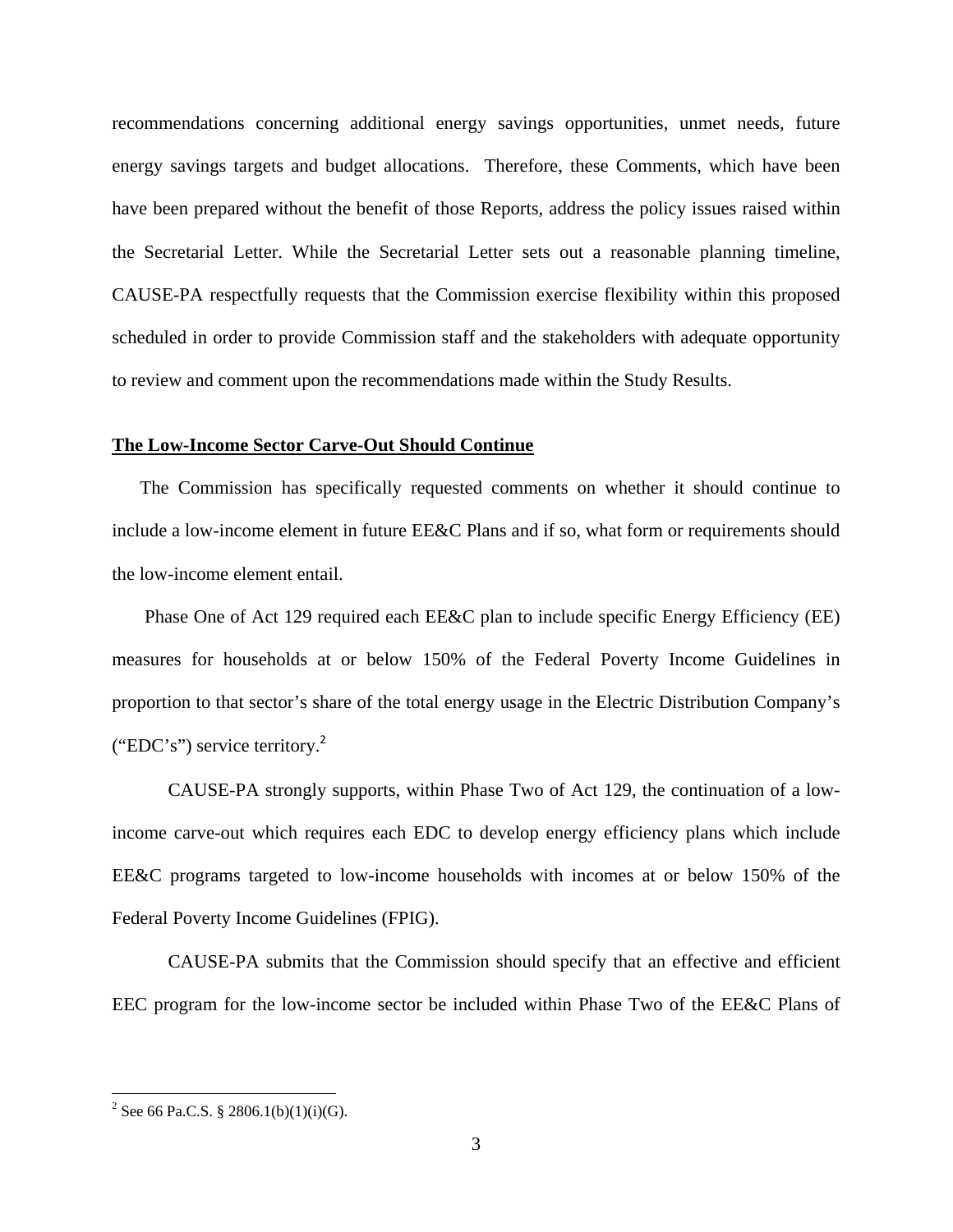each EDC and that each plan include the following elements, listed below, most of which are

more fully addressed within the body of these comments..

- 1. The carve out should be clarified to include specific targeted goals of proportional energy savings to be obtained in addition to the proportional allocation of measures referred to in 66 Pa.C.S.  $\S$  2806.1(b)(1)(i)(G).
- 2. Low-Income EE&C program budgets must be sufficient to achieve the designated low-income energy savings targets.
- 3. Programs should be directed to households with incomes of 150% FPIG or below.
- 4. Expenditures of an electric distribution company within this sector must be in addition to expenditures made under 52 Pa. Code Ch. 58 (relating to residential low income usage reduction programs).
- 5. Within the low-income EE&C plan, the EDC should be required to submit clear and detailed plans regarding the specific process it will use and the steps it will take to coordinate measures with other programs administered by the Commission, or another federal or state agency.
- 6. The EDCs should be encouraged to create innovative elements within the lowincome program sector which expand and leverage the existing resources of LIURP by addressing important and presently unaddressed issues such as the use of *de facto* electric heating and the treatment of multifamily buildings housing low-income residents at affordable rents; and
- 7. On-bill financing elements should not be permitted within low-income residential sector programs.

## **A. The low-income carve-out is an integral part of Act 129 and should continue.**

As a part of the overall reductions in consumption required by Act 129, the Act designates that low-income households with incomes at or below 150% of the federal poverty income guidelines receive specific energy efficiency measures proportionate to those households' share of the total energy usage in the service territory.<sup>3</sup>

 $366$  Pa.C.S. § 2806.1(b)(1)(i)(B) and (G).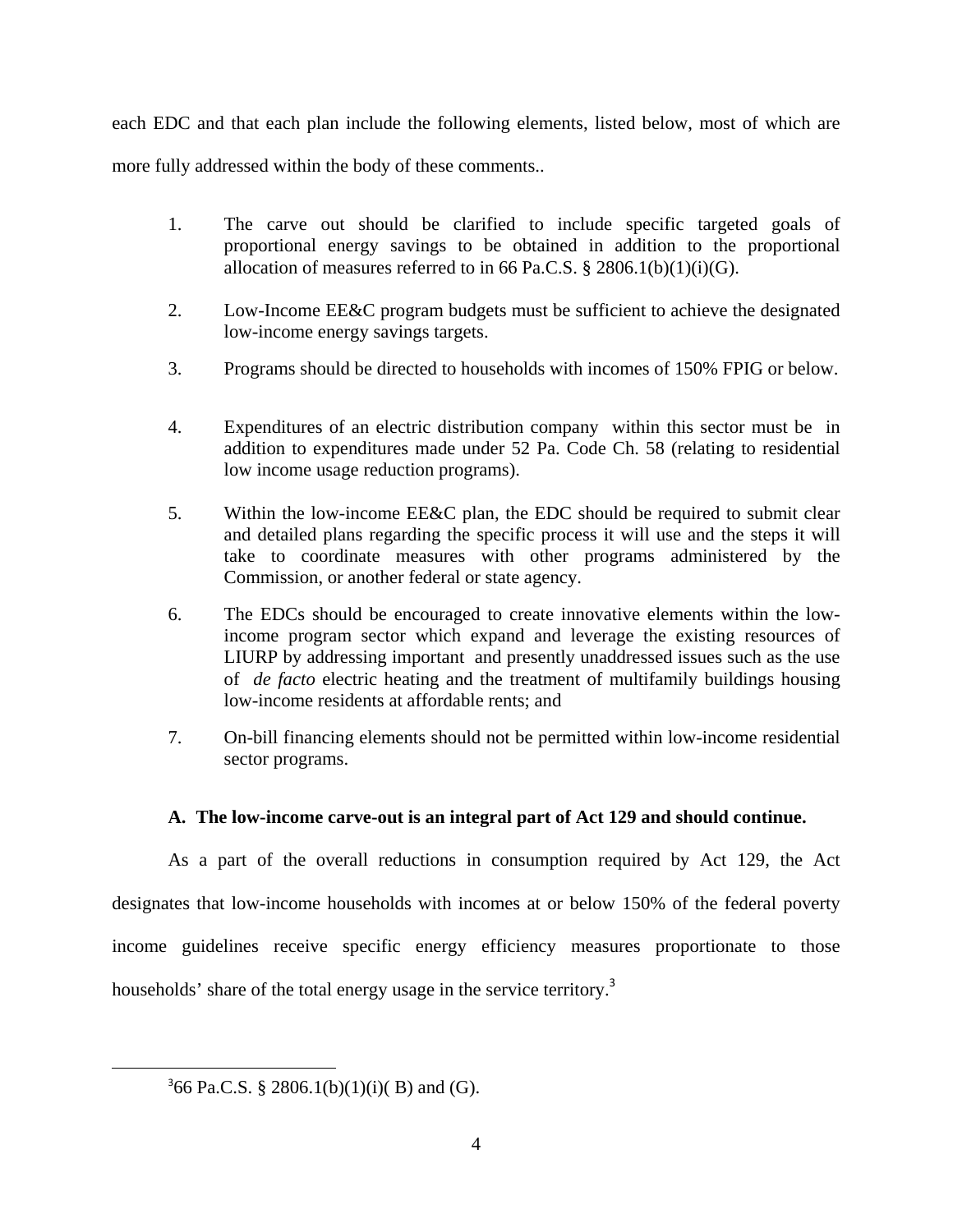This specific low-income carve-out which designates EE&C services to the most economically vulnerable customers makes abundant sense. Energy efficiency creates, social, economic and health benefits for these households; however, these households' relative poverty precludes them from taking steps on their own to ensure that their homes are appropriately weatherized without sacrificing other life essential bills such as food, shelter, and medical expenses. Thus targeted savings for this group of households is appropriate on a number of levels.

First, low-income households generally live in older and less energy efficient dwellings as compared to non low-income households. Second, the inelasticity of the low-income household budget renders that household incapable of bearing the costs of high energy use and the inability to pay for energy costs results in higher levels of uncollectible debt and service termination of low income households.<sup>4</sup> This inability has been recognized by the development of Universal Service Programs which assist low-income households maintain affordable monthly bills through Customer Assistance Plans ("CAPs") and which provide efficiency services through LIURP. The cost in dollars and social resources of uncollectible expenses related to low-income customer defaults, increasing CAP costs, service terminations and medical resources is significant and energy-efficiency services directed to low-income households is an effective tool to reduce these costs to other ratepayers and to society as a whole. CAUSE-PA strongly supports the continuation of the low-income carve-out Not only is the carve out

 $\overline{a}$ 4 *2010 Report on Universal Service Programs & Collections Performance of the Pennsylvania Electric Distribution Companies & Natural Gas Distribution Companies,*, Pennsylvania Public Utility Commission, Bureau of Consumer Services; Percent of Total Residential Electric Customers in Debt = 10% ( p.15), Percent of Confirmed Low Income Electric Customers in Debt =  $26\%$  (p.55);

Termination Rate of Residential Electric Customers =3.46%(p.11), Termination Rate of Confirmed Low Income Electric Customers=11.72%(p.12).Gross Write-Offs Ratio-Residential Electric Customers=1.78%(p.23), Gross Write-Offs Ratio-Confirmed Low Income Residential Electric Customers=7.9% (p.24).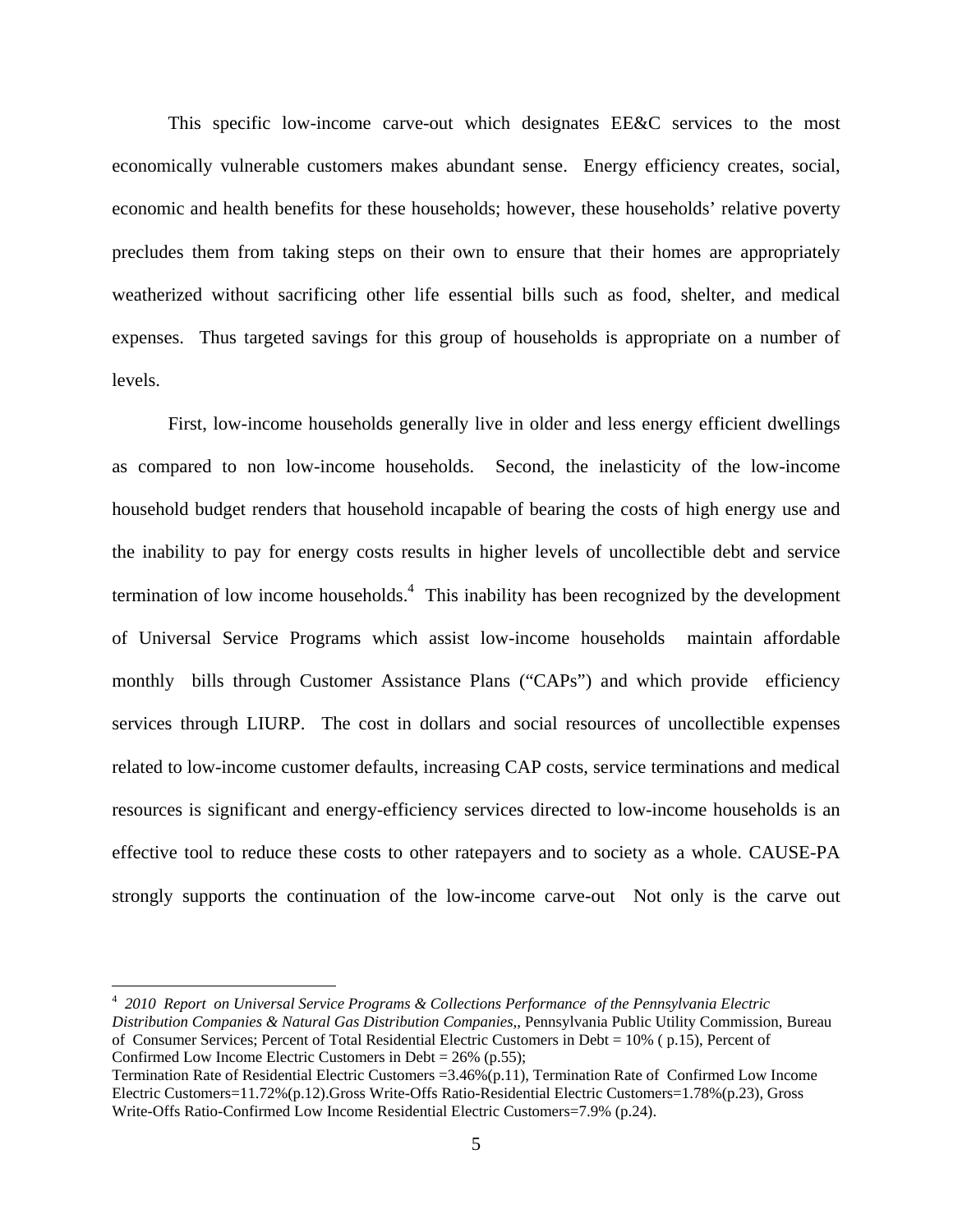required by Act 129, it is in the public interest as an effective cost control mechanism for other ratepayers.

**B. The carve out should be clarified to include specific targeted goals of energy savings for low-income households proportionate to those households' share of the total energy usage in the service territory. This goal is to be obtained in addition to the proportional allocation of measures referred to in 66 Pa.C.S. § 2806.1(b)(1)(i)(G).** 

## Act 129 states:

The [EDC's EE&C] plan shall include specific energy efficiency measures for households at or below 150% of the federal poverty income guidelines. The number of measures shall be proportionate to those households' share of the total energy usage in the service territory. The electric distribution company shall coordinate measures under this clause with other programs administered by the commission or another federal or state agency. The expenditures of an electric distribution company under this clause shall be in addition to expenditures made under 52 Pa. Code Ch. 58 (relating to residential low income usage reduction programs).

## 66 Pa.C.S. § 2806.1(b)(1)(i)(G)

In the initial Phase of Act 129, the Commission acknowledged that full implementation of Section  $2806.1(b)(i)(G)$  would take some time. The usage data referred to in Act 129 was not readily available, since, at the time of initial Act 129 program development, the EDCs did not maintain information on energy usage by customer income level that could be used to determine the share of total energy usage in the service territory that is attributed to low-income customers. As such, the Commission and the EDCs were constrained to using estimates and the tools at hand in order to achieve the goals of Act 129. The standard used by the Commission to review how an EDC calculated the low-income customer share was based on a standard of reasonableness and any census or other demographic data which was relevant and reliable.<sup>5</sup> The Commission recognized that alternative guidance and standards were required and convened a

 *5 See e.g.* Petition of PPL Electric Utilities Corporation for Approval of its Energy Efficiency and Conservation Plan, Docket No. M-2009-2093216, Order Entered October 26, 2009 at 25-26.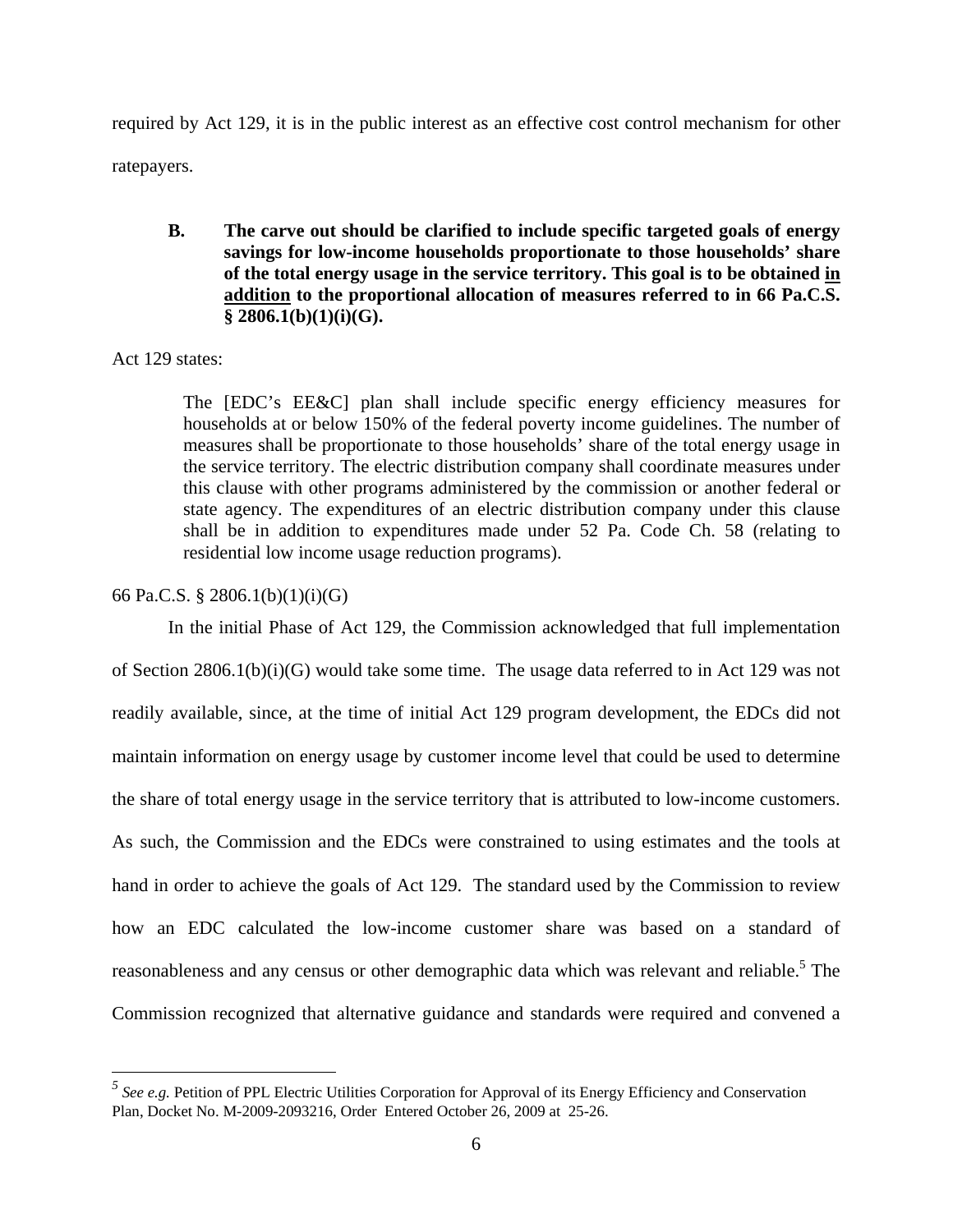Working Group to assist it in the development and implementation of appropriate standards.<sup>6</sup> The Working Group Report sets forth supplemental information that may be used to gauge the effectiveness of programs for low-income households and serves as a basis for recommendations to make adjustments to those programs through modifications to EE&C plans in future years, in a manner that is consistent with the overall goals of the plans**,** or for designing EE&C plans beyond May 31, 2013. $<sup>7</sup>$ </sup>

 Although the Working Group recognized that the statutory language regarding "measures" restricted the ability of the Commission to determine EDC compliance through other standards, the Report indicated that:

> … among the requirements of EDCs was that, on a quarterly basis, EDCs must report actual energy reductions from each customer sector, including the lowincome sector, and each sector's proportion of the total energy reductions. The proportion of energy reductions by sector, the proportion of program costs by sector, and other results may be used by the EDCs and the Commission to determine if adjustments to the EE&C plans are necessary during 2010-2013. **These results may also be used to define the requirements for EE&C plans beyond 2013.** Report at 8 (emphasis added.)

Detailed Recommendation 1 and Table 1 of the *Report of the Act 129 Low-Income Working Group* (enclosed as Appendix 1) provides a concrete basis for the Commission to determine and establish proportional energy savings goals. **The targeted level of Low-Income household usage as a percentage of total consumption ranges from 7.84%-9.51% among the EDCs.** CAUSE- PA respectfully submits that it is this standard and level at which targeted goals should be established. Setting energy reduction goals at those levels is consistent with the statutory intent to achieve meaningful energy reduction within the low-income sector, and the availability of appropriate data provides the Commission with significant reason and opportunity

<u>.</u>

 $6$  *Ibid.* at 26 ("So we are not forced to use substitute data in the future, the Commission will convene a working group that will be charged with developing implementation standards for deploying proportional energy efficiency and conservation measures to low-income customers.")

<sup>&</sup>lt;sup>7</sup> Report of the Act 129 Low-Income Working Group Docket No. M-2009-214680, March 19, 2010 at 3.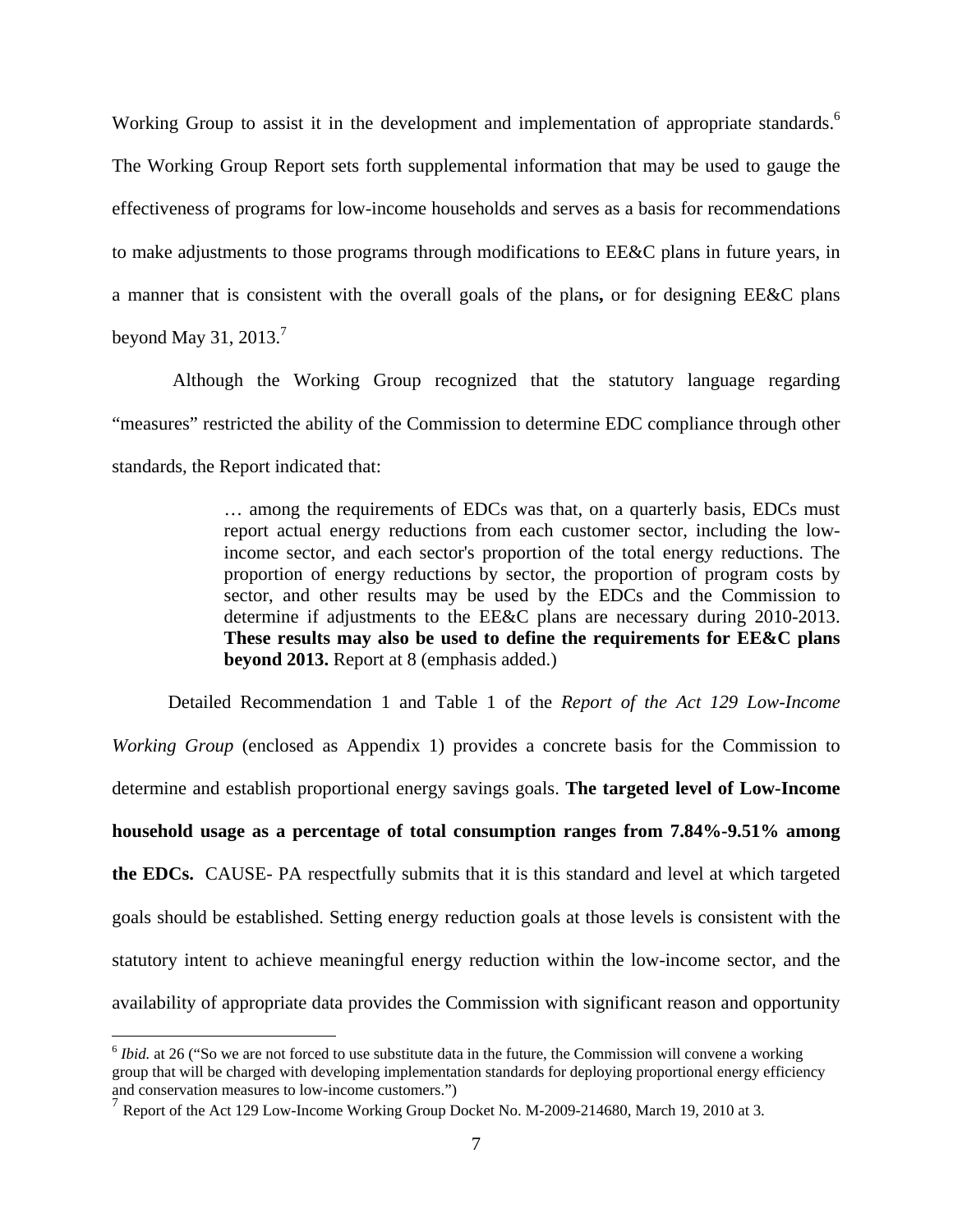to enunciate specific Phase Two low-income sector energy savings targets for each service territory which are proportionate to those households' share of the total energy usage in a manner consistent with the methodology and conclusions of the Working Group.

## **C. Low-Income EE&C program budgets must be sufficient to achieve the designated low-income energy savings targets.**

As stated above, although the Commission, in the development of Phase One, indicated that it will determine the level of EDC low-income sector compliance by looking at the proportional numbers of measures provided by the EDC, the Commission retains the ability to set targeted energy saving goals for that sector and ensure that an appropriate budget is directed to that sector to enable the EDC to achieve appropriate energy savings levels. CAUSE-PA endorses this approach. The Commission should first set targeted energy savings goals for this sector and develop a budget around those goals rather than setting a budget and then buying all of the EE that the budget allows.

As demonstrated within the Comments above, low-income households – unlike higher income households - are not able to be incentivized to take on EE because these households lack the economic resources to do so absent significant subsidization. The setting of targeted energy efficiency goals and a budget that is reasonably designed to accomplish those goals would enable EDCs to have greater certainty of achieving compliance. Moreover, such a program could be structured to allow EDCs to be deemed to meet their obligations as long as they spend the budget allocated for the low-income sector. Given the significant experience gained in Phase One of these programs, CAUSE-PA is confident in the abilities of the EDCs with Stakeholder guidance and Commission direction to determine the budget amounts reasonably required to achieve the targeted savings expressed above.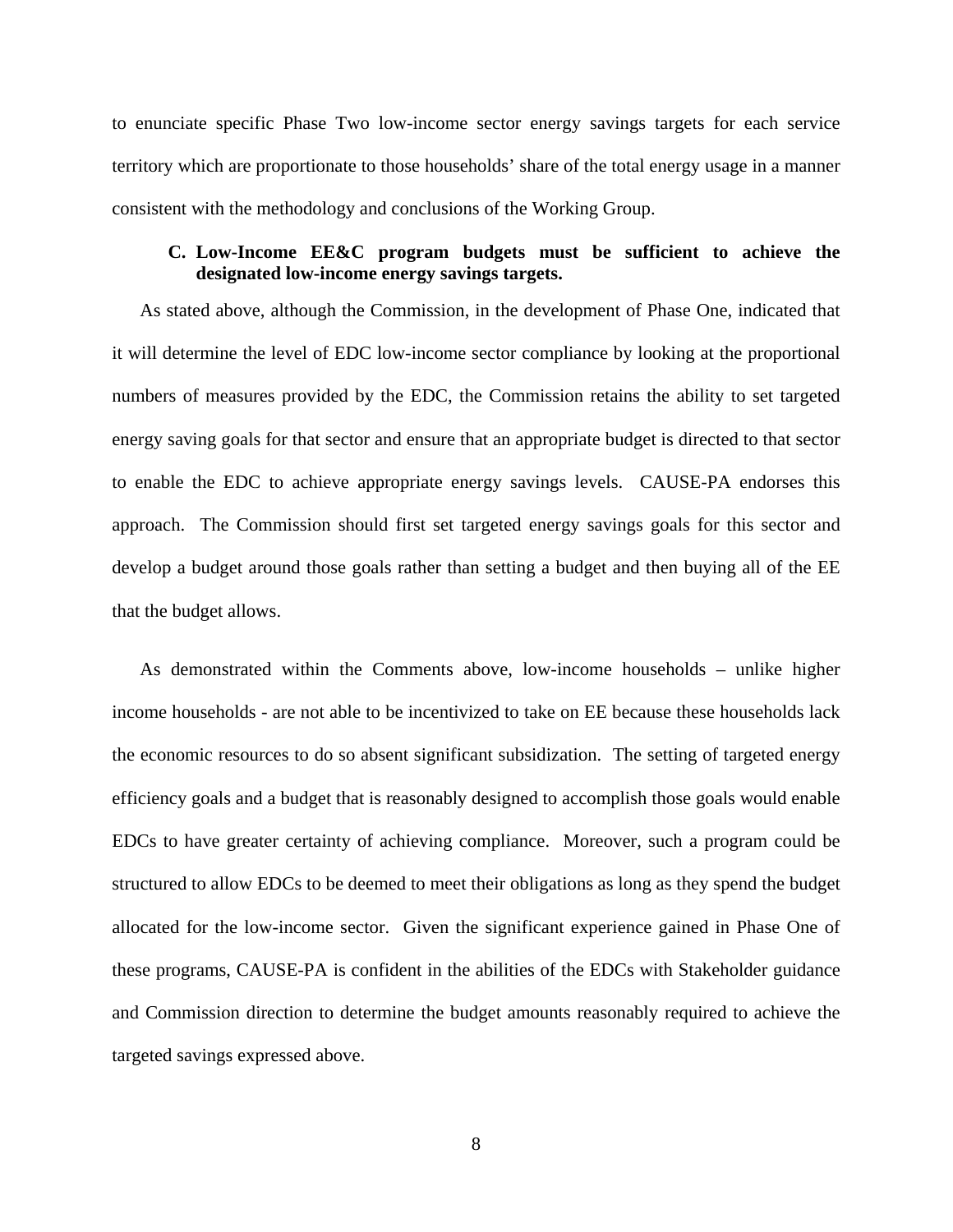## **D. Low-Income Sector programs should be directed to households with incomes of 150% FPIG or below.**

The Commission has requested comment on whether the low income segment should be expanded to include low-income households at or below 250% of the Federal Poverty Income Guidelines. CAUSE-PA respectfully asserts that the income level requirement for the lowincome sector must remain at 150% FPIG.

CAUSE-PA readily acknowledges that households within the 151-250% FPIG level are often faced with difficult economic conditions and are often not financially equipped to pay for needed and important energy efficiency services.<sup>8</sup> We are sympathetic to their plight, and suggest later within these comments ways the Commission may choose to address the needs of this income group. However, our position that the low-income carve out continues to be directed to households with incomes at or below 150% of the FPIG, is based upon the following:

- i. The statute at 66 Pa.C.S.  $\S$  2806.1(b)(1)(i)(G) specifically designates that the lowincome sector EE&C programs are to be directed to households with incomes at or below 150% FPIG.
- ii. The needs of the statutorily targeted group of households with incomes of 150% FPIG and below are great and have not yet been fully addressed. This population alone comprises more than 1.2 million EDC heating and non-heating households.<sup>9</sup> The combined efforts of LIURP weatherization and Act 129 Phase I have not yet been able to achieve satisfactory energy efficiency reduction to these targeted households.

<sup>&</sup>lt;sup>8</sup> See reference to the Pennsylvania Self-Sufficiency Standard within these comments at pages 15-17.<br><sup>9</sup> Benert of the Act 120 Levy Income Working Group Decket No. M 2000 214680, March 19, 2010.

 $9$  Report of the Act 129 Low-Income Working Group Docket No. M-2009-214680, March 19, 2010, at 6.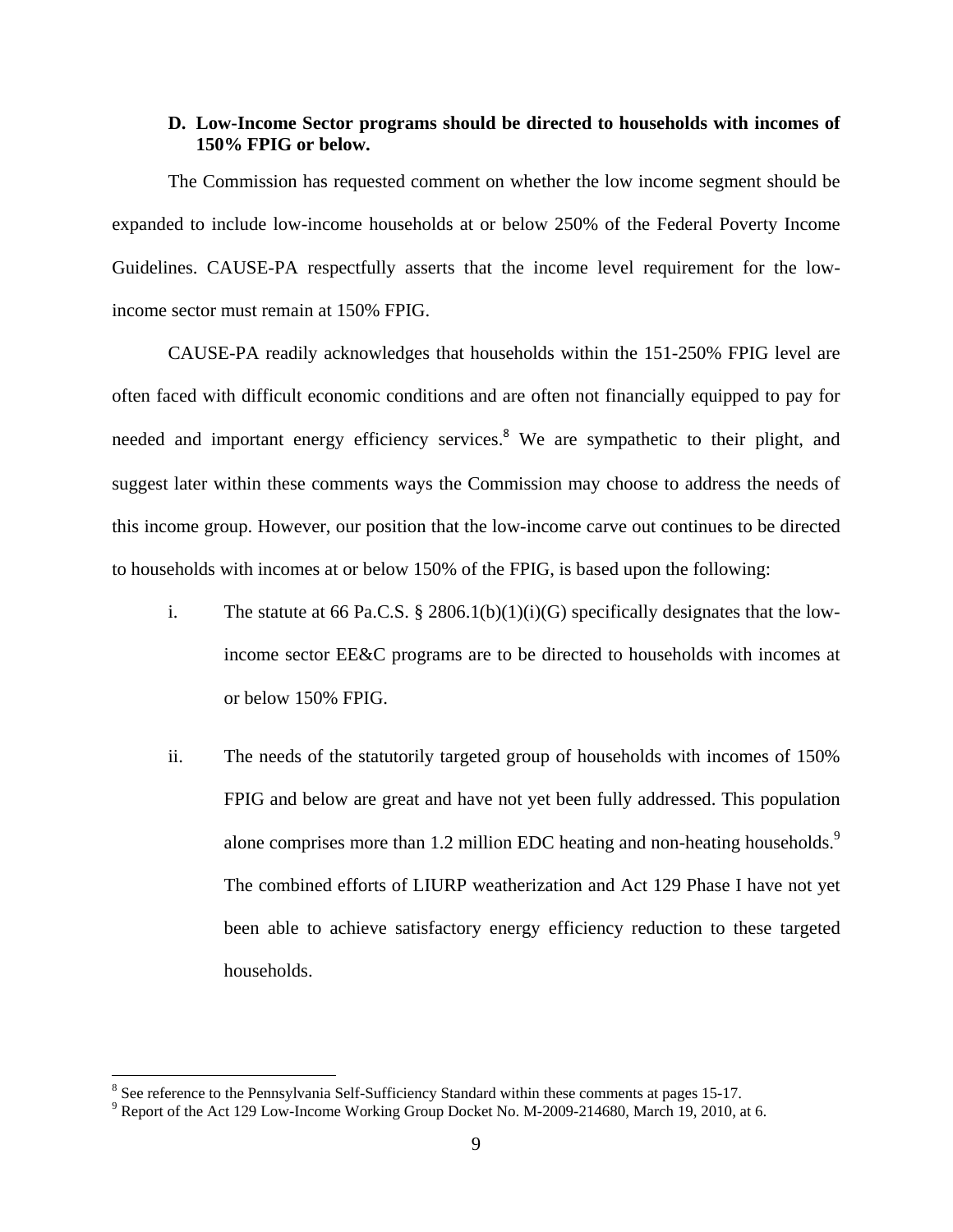The average household income of electric CAP customers in 2010 was only  $$13,540$ .<sup>10</sup> The simple reality is that households at or below 150% of the FPIGs are in need of additional assistance. Low- income EDC customers at 150% FPIG or below have a significantly higher termination rate than electric residential ratepayers. In 2010, residential electric customers as a whole had a statewide residential EDC termination rate of 3.46%, while in that same year the confirmed low-income termination rate was  $14.08\%$ .<sup>11</sup> It is respectfully submitted that a population with a termination rate greater than 4 times the general termination rate requires full and undiluted resources available to achieve energy efficiency services

Moreover, while payment troubled households at 150% FPIG and below are eligible for and receive CAP program benefits as part of the Commonwealth's universal service program requirements, these benefits are paid for by other residential ratepayers. Additionally, CAP customers also bear unique responsibilities such as requirements to maintain energy usage at reduced levels so as not to be removed from CAP or not to exceed maximum energy credits which would require the household to pay full tariff rates. Current and past CAP households are also significantly restricted from receiving any Commission ordered or imposed payment agreement based upon CAP program arrears. It is good public policy to target this specific population for energy efficiency services. Expanding the eligibility base, prior to receiving substantially greater penetration within the already existing low-income designation, is simply not in the public interest and will only increase costs generally to all ratepayers.

 Furthermore, it would be difficult to effectively identify and target households with incomes between 151-250% of FPIG since here is no current ability to measure the energy usage

<sup>10</sup> *Report on Universal Service Programs & Collections Performance of the Pennsylvania Electric Distribution Companies & Natural Gas Distribution Companies,*, Pennsylvania Public Utility Commission, Bureau of Consumer Services; at 33.

<sup>11</sup>*Ibid* at 11-12.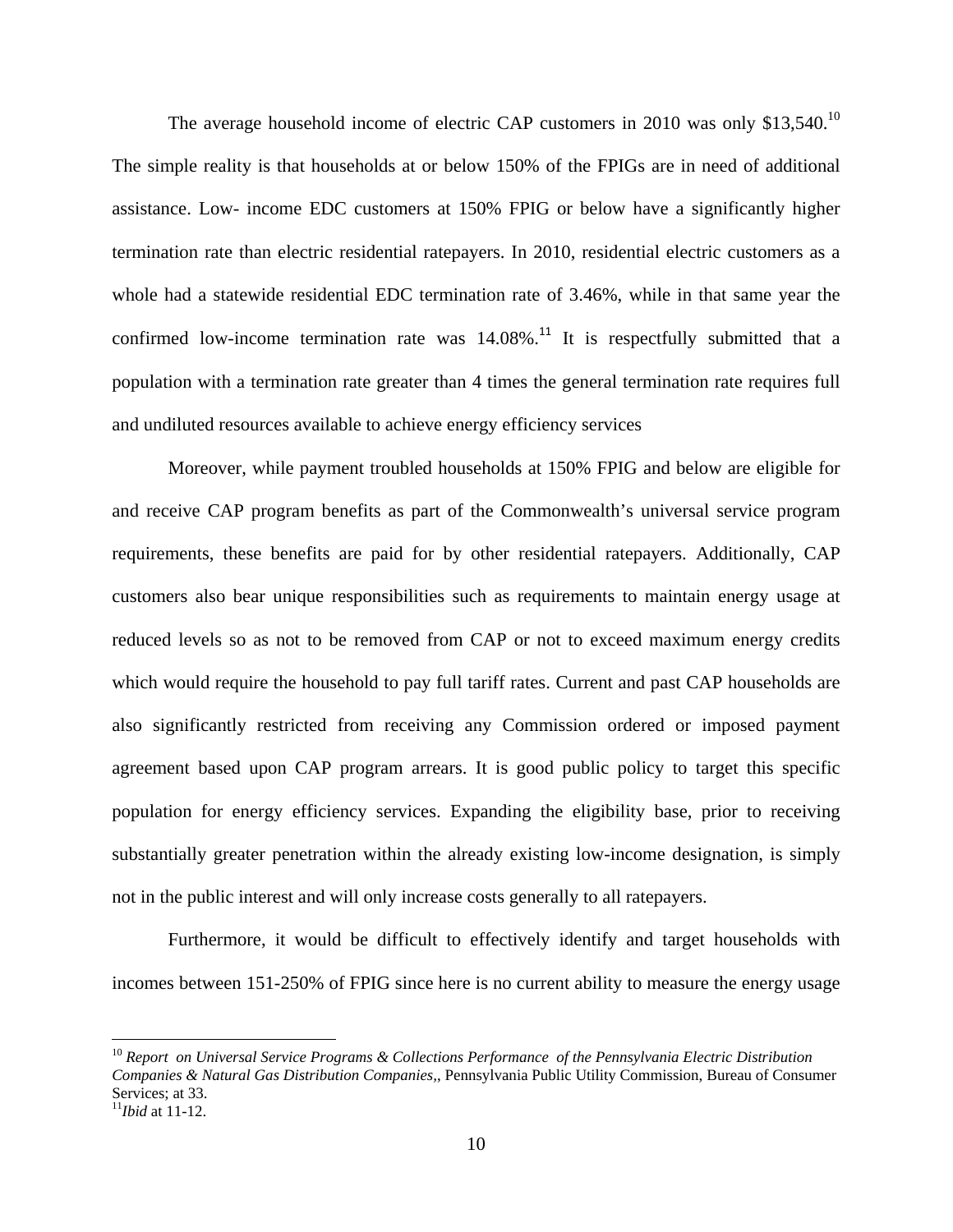of this population in each service territory or appropriately target programs and identify budgets for this population. The Commission and the EDCs have had a long history of developing methods of identifying "confirmed" low-income customers through eligibility for LIHEAP, CAP and other related programs. As a result of this history there is data which exists to determine the percentage of low-income energy usage within each service territory. There is no readily apparent parallel method which exists for quantifying the number of households or energy use for a "confirmed" 151-250% FPIG population. Thus, in the end, it would be impractical to expand services to a larger population group for whom the scope of service territory energy usage and cost of treatment is unknown..

#### **E. Affordable Programs for Households within 151-250% of FPIG**

 In the Secretarial Letter, the Commission invited discussion regarding the potential to make EE measures more affordable to households in the 151-250% range of the poverty guidelines. Although, these households should not be considered as part of the low-income carve-out (see discussion in section D), CAUSE-PA does believe that such opportunities exist.

 a. Multifamily Housing- as discussed in greater detail in these comments below and within the Pennsylvania Housing Finance Agency ("PHFA"), Pennsylvania Utility Law Project ("PULP") and National Housing Trust ("NHT") letter submitted to this Docket in response to the Secretarial Letter, there is significant reason and opportunity for the Commission to target selected PHFA related multifamily properties which provide affordable rents for additional energy efficiency opportunities. For example, there are more than 140,000 affordable multifamily apartments throughout the state of Pennsylvania. These apartments are financed through various federal and state housing programs and are home to families and elderly individuals with incomes less than 60% of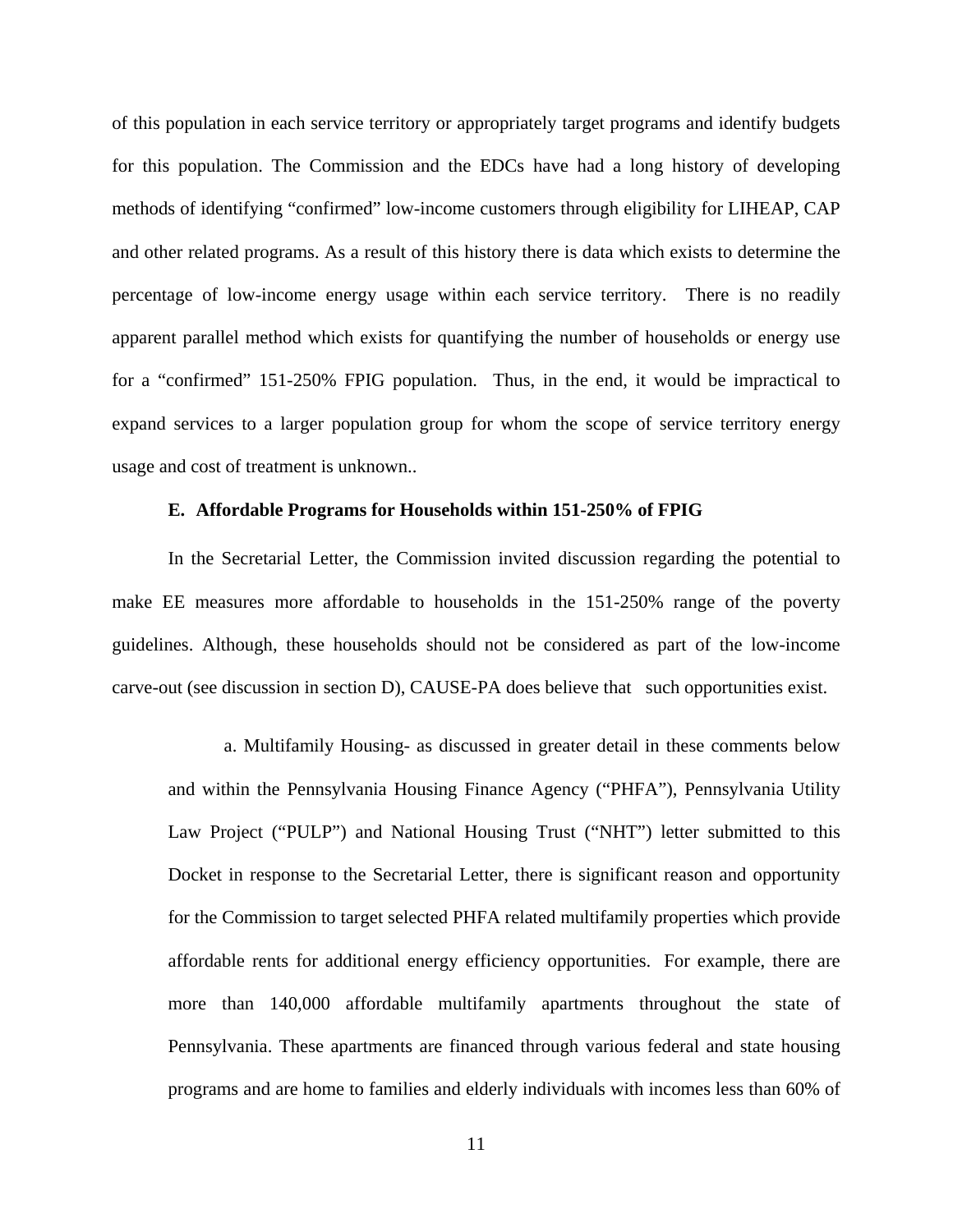the area median income. These properties therefore serve tenants whose incomes may be greater than 150% FPIG but still within the 151-250% FPIG range. This is thus a fertile area in which to direct services and resources to those above the income cap set in Act 129 for the low-income sector.

 b. Economic Incentives- Households within the 151-250% FPIG income range currently receive no specifically designated EE&C assistance. CAUSE-PA recommends that the EDCs and the Commission provide pilot projects which provide targeted incentives to these households. Such pilots may include providing services and measures at significant discounts based upon a sliding scale calibrated to household income or increasing the levels of rebates proportionately according to the same scale.

 c. Coordination of Services- As the Secretarial Letter indicates, this income level group may have overlapping eligibility, to some degree, with a select group of LIURP recipients. Eligibility will also overlap with Weatherization Assistance Program recipients. In order to leverage and maximize the benefits of income eligibility overlap, the Commission should direct that EDCs coordinate, wherever possible, the provision of EE&C measures with these other programs. The Commission's Universal Service Coordination Working Group has already developed protocols for coordination of services within the low-income category. Those protocols could be modified or expanded, where appropriate, to include households which are within the 151-250% FPIG range.

12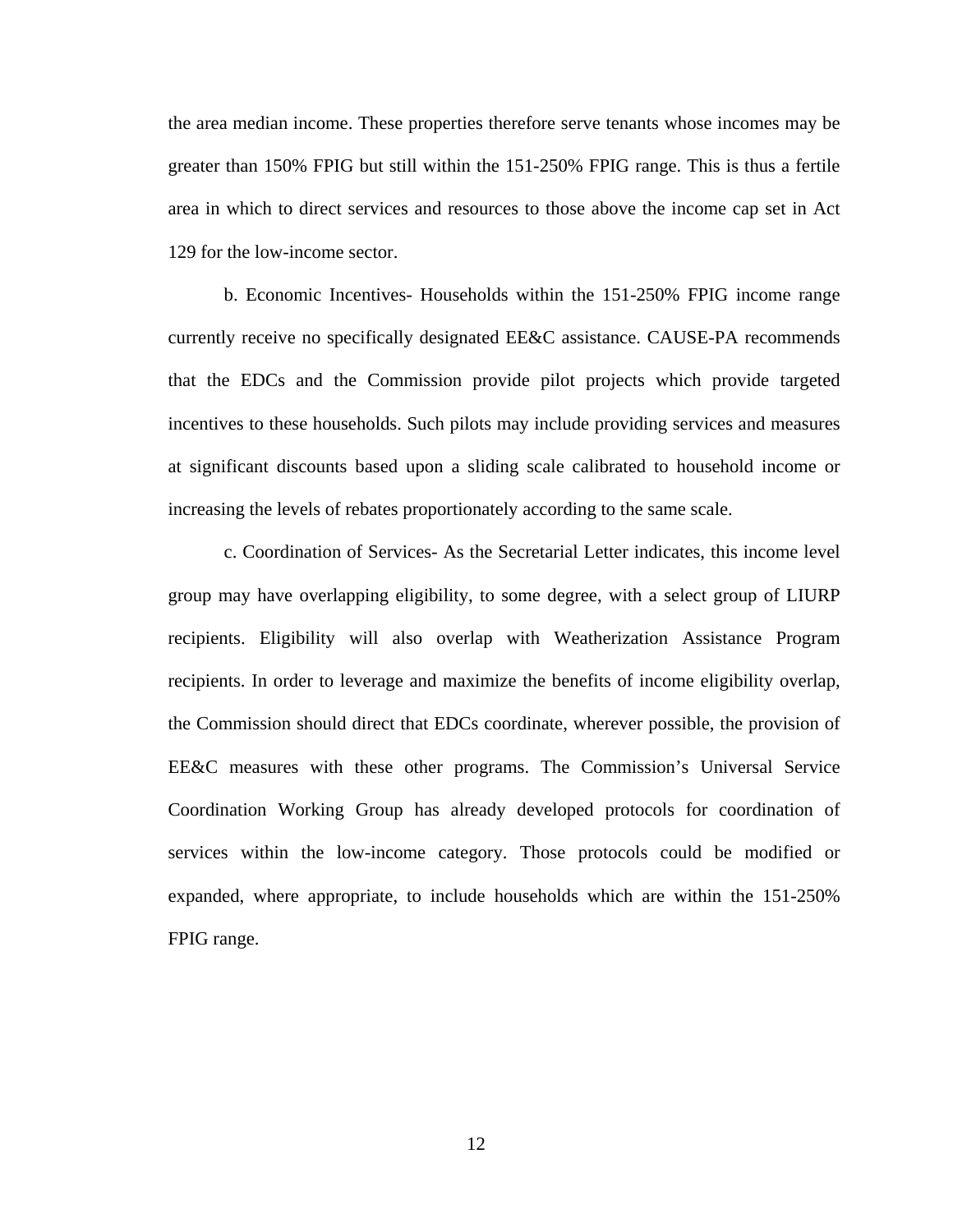**F The EDCs should be encouraged to create innovative elements which expand and leverage existing resources by addressing important and presently unaddressed issues such as the use of** *de facto* **electric heating and the treatment of multifamily buildings housing low-income residents at affordable rents.**

Act 129 provides to both the Commission and to EDCs significant flexibility in the manner in which cost effective energy savings may be achieved while at the same time enabling the Commission to focus on finding solutions for significant challenges which are not currently and cannot adequately be addressed through other low-income energy efficiency programs such as the Weatherization Assistance Program and LIURP. CAUSE-PA respectfully suggests that the Commission take this opportunity, during the planning stage for Act 129 Phase II implementation, to consider methods of addressing some of these challenges which are complementary, but not duplicative of currently existing programs. As an example, incentives should be provided to EDC's and customers to enable, through repair or replacement, the reduction in the utilization of *de facto* electric heating such as electric space heaters with a more efficient central heating system.

The EDCs should also be encouraged to create innovative elements to address important and presently unmet opportunities such as the use of *de facto* electric heating and the treatment of multifamily buildings housing low-income residents at affordable rents.

*De facto* electric space heating is one area of significant concern which is not currently being adequately addressed. The term *"de facto* heating" is used to describe when customers use portable space heaters as their primary heating source because they do not have use of their central heating system. The situation most often occurs when the customer's central heating system is broken and in need of repair, or when the delivery of natural gas or other non-utility delivered heating fuel, such as fuel oil, wood or coal has been terminated or depleted. Using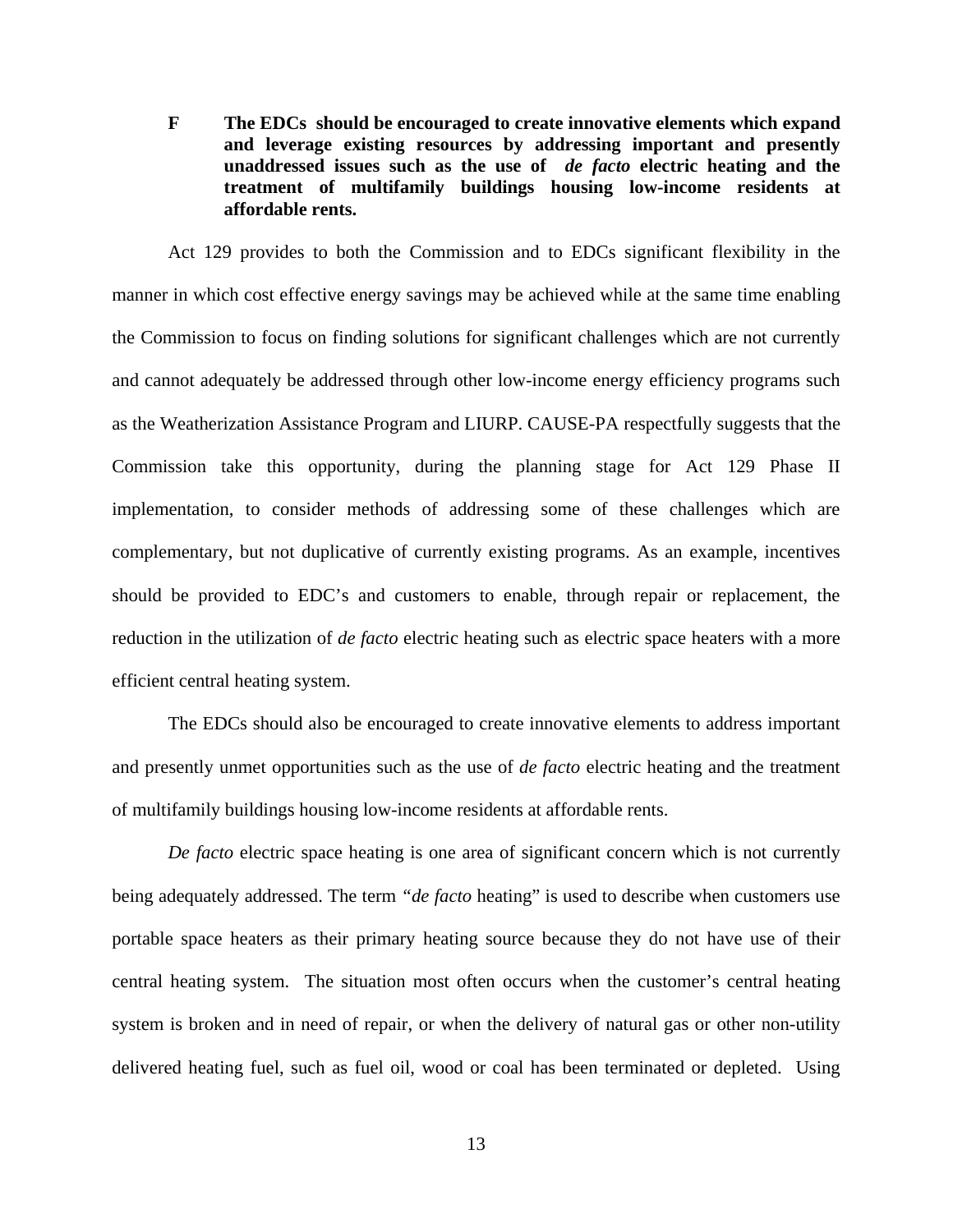portable space heaters for whole-house heating is a potentially unaffordable and unsafe alternate central heating source. The number of customers doing so has risen dramatically over the past several years, especially with the dramatic increase in the cost of home heating oil. In the aggregate, d*e facto* electric space heating is a source of significant energy inefficiency. Addressing the reduction of *de facto* heating provides the Commission and EDCs a path to achieve energy usage reductions, ratepayer cost reductions and safer living conditions.

The essential problem presented is that *de facto* heating most generally occurs within low-income households that are unable to pay for furnace repair or replacement, oil delivery, or restoration of natural gas service. For these low-income households the use of electric space heating is often the last and only remaining alternative to freezing during the winter. In the short term, purchasing space heaters is significantly cheaper than furnace repair or replacement, the cost of a minimum delivery amount of fuel oil, or being able to pay a past due balance, or a deposit and reconnection fee to a Natural Gas Distribution Company (NGDC.) However, in the long term, the direct and indirect cost to that household and to other ratepayers becomes expensive. Space heaters are inefficient, sometimes unsafe, and quite costly to operate. Users of electric space heating are generally paying a more expensive non-heating electric rate than consumers using a central heating system. Furthermore, if that household participates in a CAP, their maximum CAP credit level is set at a lower level than if they were designated as a heating customer; leading to depletion of CAP credits and potential removal from CAP rates. The resulting full tariff rates create an unaffordable energy burden requiring additional subsidization by other rate payers. Ultimately, once April arrives and the moratorium has ended, service termination will likely occur.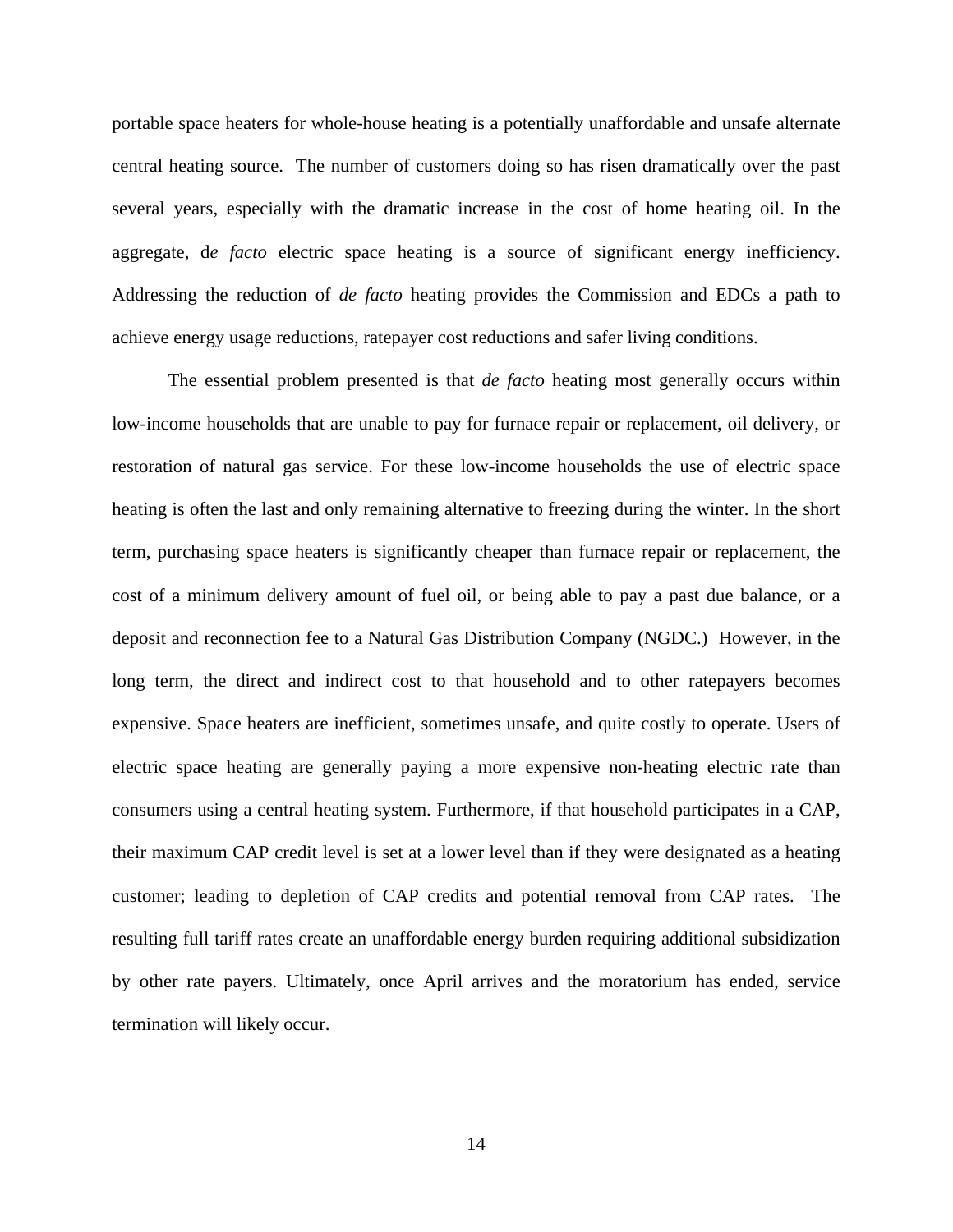CAUSE-PA recommends that in Phase Two the Commission direct EDCs to develop innovative pilot programs within each of its EE&C plans directed to the reduction of the utilization of inefficient space heating and the replacement with more efficient alternatives.

#### **G. Alternative Financing Mechanisms**

Recognizing that ratepayers are already stretched thin and the need for energy efficiency/weatherization dollars is dwindling, some interested stakeholders at the Commission's March 16, 2012 stakeholders meeting suggested that the Commission should consider energy efficiency financing through either on-bill financing and/or on-bill repayment programs.

CAUSE-PA does not support either on-bill financing or on-bill repayment programs for residential customers, particularly low-income residential customers. The simple economic reality of low-income households is that these households have no elasticity in their budgets.

To understand just how serious of a problem budget inelasticity is, the benchmark most often used by low-income advocates is the Pennsylvania Self-Sufficiency Standard published periodically by the nonprofit Pathways PA.12 The Self-Sufficiency Standard is a tool developed by Diana Pearce, the director of the Center for Women's Welfare at the University of Washington, in order to provide fact-based pictures of the true cost of living for families of different sizes, living in different geographic regions of the country. For years, Pathways PA, working with the Center for Women's Welfare, has been responsible for publishing and updating the Self-Sufficiency Standard applicable to the different counties of Pennsylvania.<sup>13</sup>

1

 $12$  http://www.pathwayspa.org (Last visited: April 15, 2012).

<sup>&</sup>lt;sup>13</sup> The current available version of the Self Sufficiency Standard for Pennsylvania as a percentage of the federal poverty level is for the year 2010. It is available on Pathway PA's website at: http://www.pathwayspa.org/10- 11 SS Standard.pdf. (Last visited: April, 15, 2012).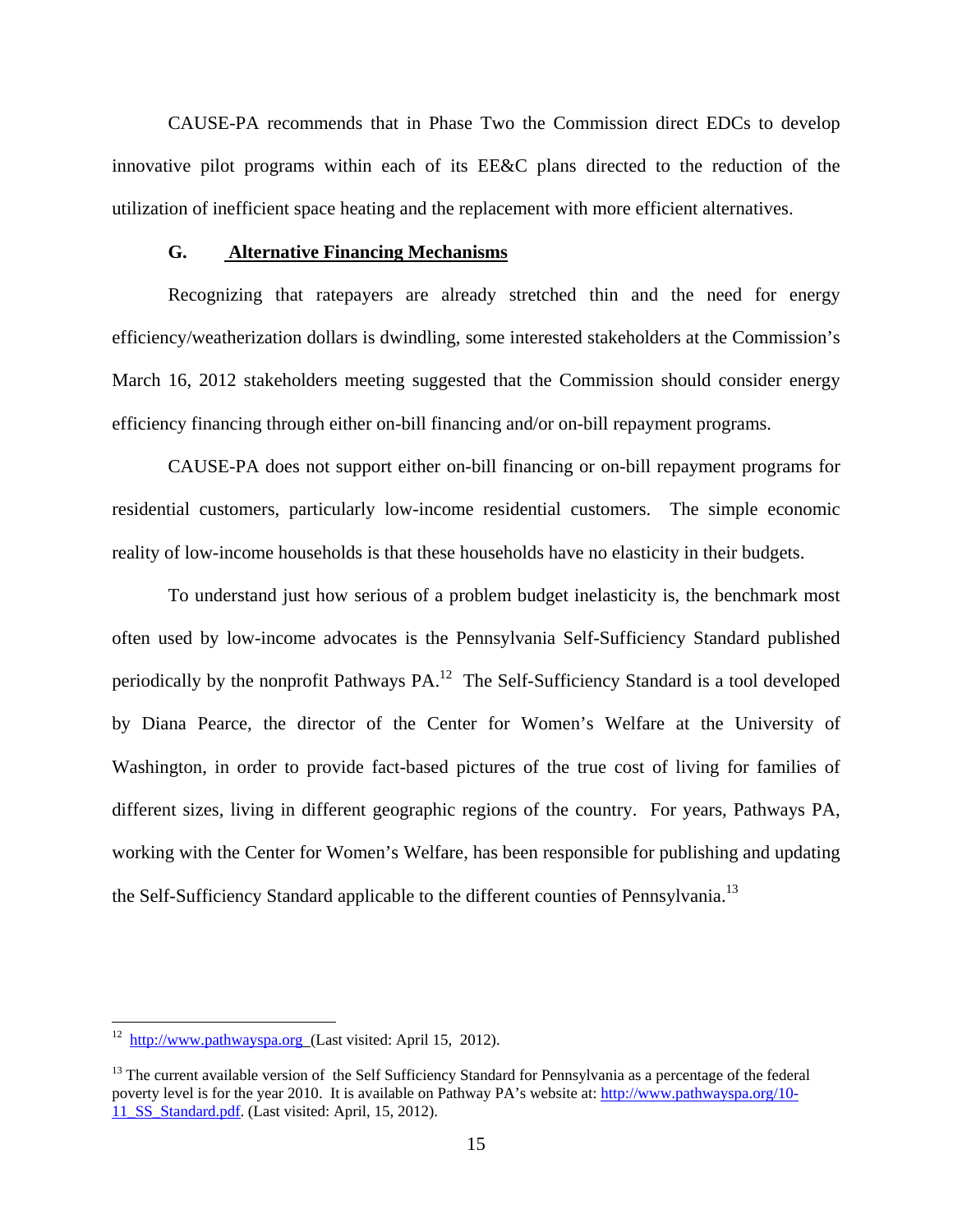By way of example, **Figure 1**, shows the current self-sufficiency standard for a household of one adult and one pre-school child and a two-adult household with one school-age child and one pre-schooler for five counties in various parts of the Commonwealth.<sup>14</sup>

| 19111 |  |
|-------|--|
|       |  |
|       |  |

| County       | One adult, one child |                       | Two adults, two children |                                    |  |  |
|--------------|----------------------|-----------------------|--------------------------|------------------------------------|--|--|
|              | self-<br>Annual      | Self-sufficiency Std. | Annual<br>self-          | Self-sufficiency Std.              |  |  |
|              | sufficiency          | as % of Federal       | sufficiency              | Federal<br>$\%$<br>of<br><b>as</b> |  |  |
|              | Std.                 | Poverty Level         | std.                     | Poverty Level                      |  |  |
| Erie         | \$35,928             | 247%                  | \$53,077                 | 241%                               |  |  |
| Lancaster    | \$37,612             | 258%                  | \$54,821                 | 249%                               |  |  |
| Luzerne      | \$31,935             | 219%                  | \$49,167                 | 223%                               |  |  |
| Philadelphia | \$41,863             | 287%                  | \$54,705                 | 299%                               |  |  |
| Washington   | \$34,924             | 240%                  | \$53,573                 | 243%                               |  |  |

 In these counties, the income levels that allow a household to be self-sufficient are about 2.5 times or greater than the federal poverty level. **Figure 1,** above, demonstrates that many people living in households with incomes *significantly higher* than those eligible for LIURP, Act 129's low-income programs or for assistance from the Low-Income Home Energy Assistance Program (LIHEAP) do not have sufficient monthly income to pay all their essential expenses, including their utility bills. The situation is all the worse for households living at or below 150% of the federal poverty income guidelines.

Households at 150% of the federal poverty guideline lack sufficient income to pay for all of their essential needs. Before all of the bills are paid, low-income families scraping by

 $14$ The self-sufficiency standard for all counties within Pennsylvania is attached hereto as Appendix B.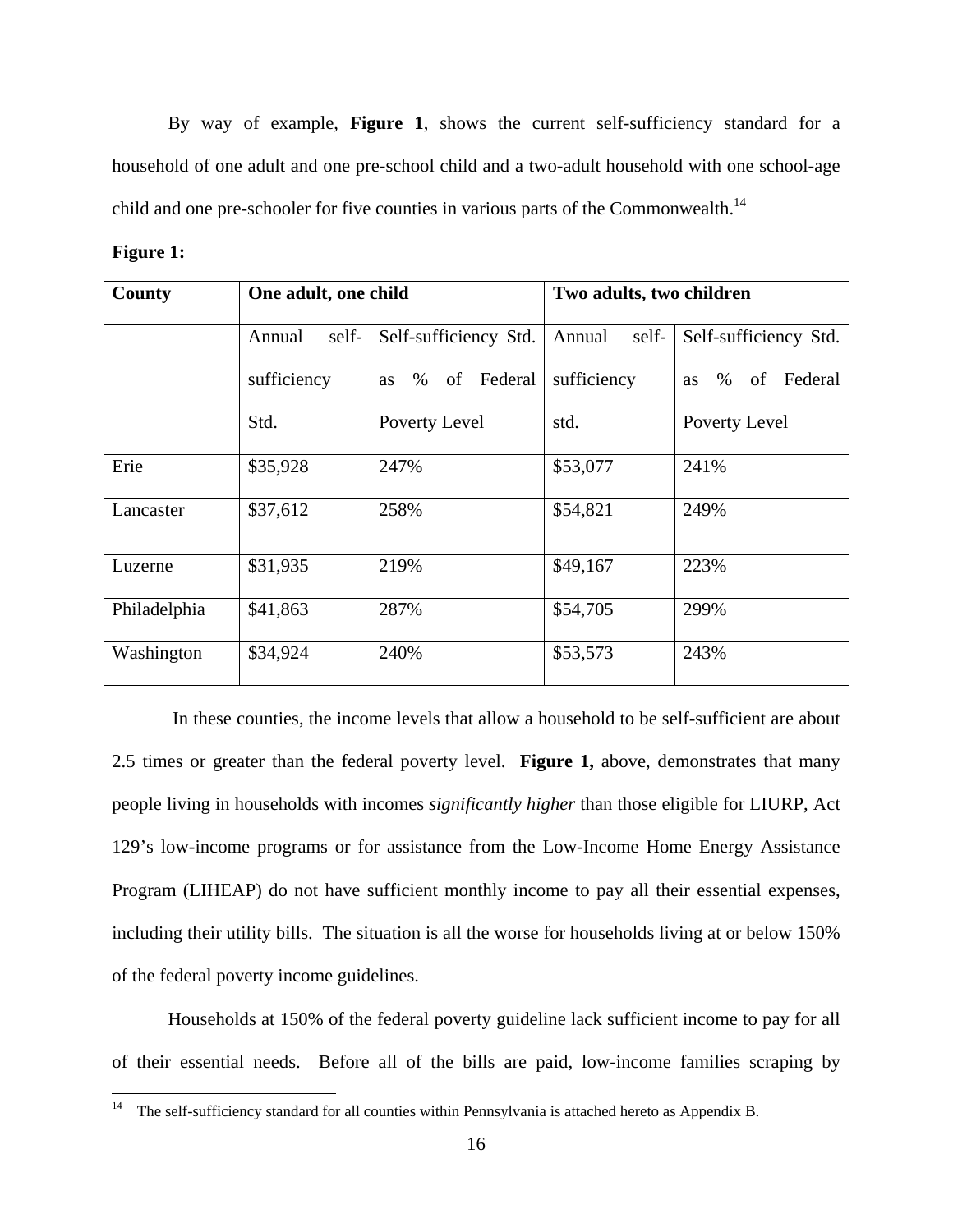routinely run out of money. Many of them cannot afford to pay for utility service because of the cost of competing essential needs like rent, food, and medicine. This fact is evidenced in the higher termination rate for confirmed low-income customers as compared to all residential customers. In 2010, the average termination rate for confirmed low-income electric customers across all of the EDCs was 11.72% compared to 3.46% of all residential customers.<sup>15</sup>

Given this reality it is difficult to see any legitimate rationale to lend low-income customers money for energy efficiency improvements. These households – and those with incomes up to 250% of the federal poverty income guidelines – simply cannot afford necessities let alone additional financing.

A key underlying assumption behind implementation of energy efficiency financing, including the on-bill financing and on-bill repayment models is the concept of net bill neutrality—that is, the consumer's energy bill, which includes a loan repayment component, will be equal to or less than the consumer's bill prior to the installation of energy efficiency upgrades. In short, lenders and consumers enter into the loan agreement assuming that financed energy efficiency measures will generate savings that are greater than monthly principal and interest payments. However, in the case of residential energy efficiency improvements, it is unrealistic or impossible for a lender, utility company or contractor to guarantee that bill neutrality will actually be achieved. Even if energy savings could be accurately predicted, it is, at best, uncertain whether net residential bill neutrality can ever be achieved. Simply put, without *guarantee* of net residential bill neutrality, on-bill financing is simply too big of a risk for low and moderate income households.

1

<sup>&</sup>lt;sup>15</sup> See Report on 2010 Universal Service Programs & Collection Performance of the Pennsylvania Electric Distribution Companies & Natural Gas Distribution Companies at 11-12. Available at: http://www.puc.state.pa.us/general/publications\_reports/pdf/EDC\_NGDC\_UniServ\_Rpt2010.pdf (Last visited: April 16, 2012).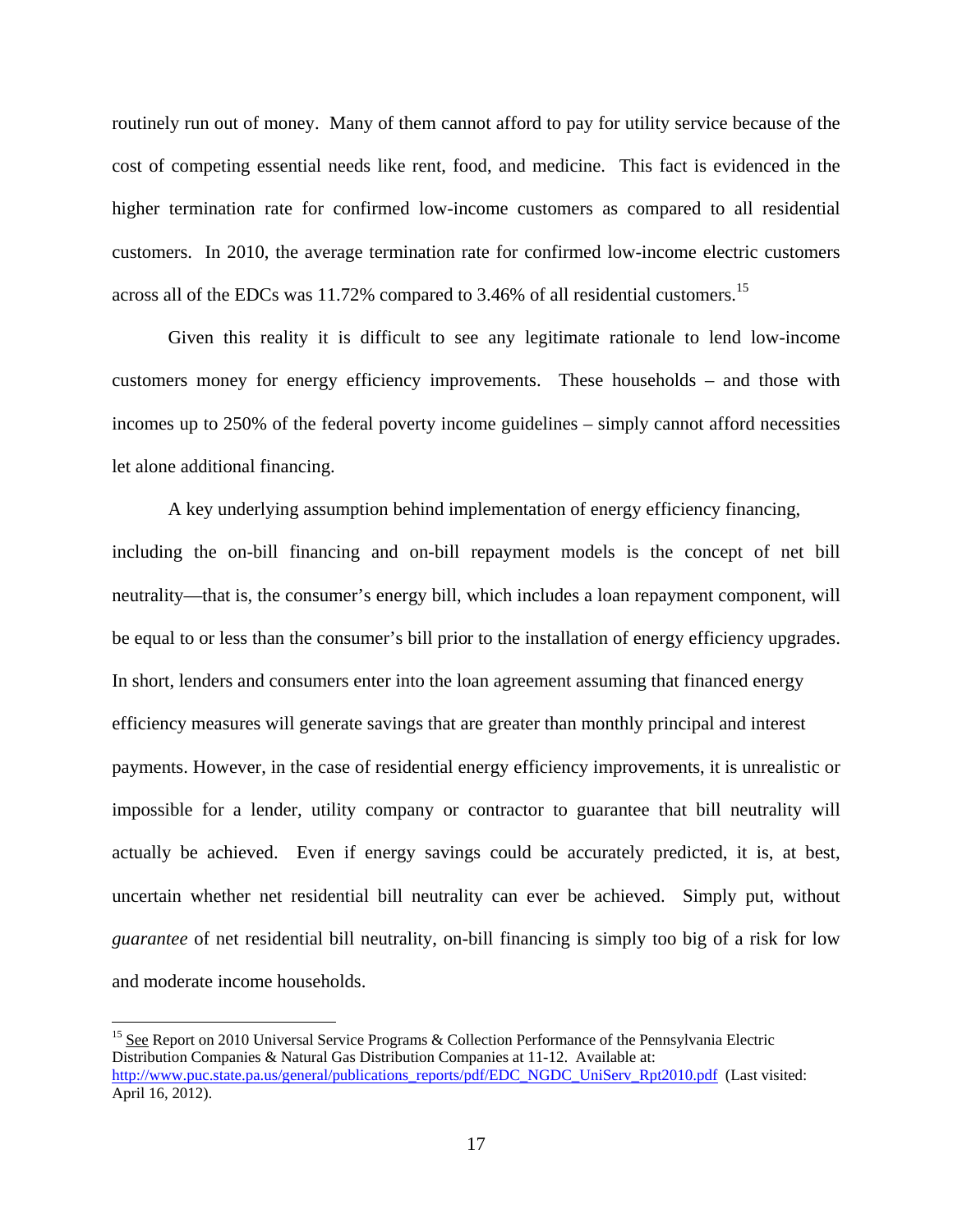Even assuming residential bill neutrality were possible, a host of other concerns remain. For instance, would utilities be permitted to terminate service if all utility bills were paid but the financing charges were not paid? How and under what circumstances would consumers negotiate a payment plan when they have fallen behind on both their utility and loan payments? How are partial utility payments applied? Would LIHEAP funds be permitted to be used to pay energy efficiency loan charges? What are the rules regarding resumption of service after a disconnection for non-payment and what happens to the efficiency loan arrearage? All of these issues, and others, would have to be addressed prior to the initiation of such a program – even in pilot format.

 CAUSE-PA submits that at this stage of their development, on-bill financing and on-bill repayment programs do not have a place within the framework of Act 129 and the Commission should not consider their development.

## **H. Additional means to target low-income households and achieve significant energy efficiency savings: Multifamily Rental Housing.**

CAUSE-PA fully supports the targeting of energy efficiency upgrades in multifamily rental housing as a cost-effective means to reduce energy consumption, maintain housing affordability, and create healthier, more comfortable living environments for moderate- and lowincome families. Many of CAUSE-PA's members are renters and some reside in low-income, multifamily residential buildings.

 Energy efficiency improvements in these buildings will supplement the benefits which are provided directly to low-income ratepayers (which should continue through existing lowincome utility programs) and otherwise benefit low- and moderate-income residents through reduced utility costs and increased affordable housing opportunities. In properties where owners pay the utility bill, energy efficiency improvements will lower operating costs, reducing the need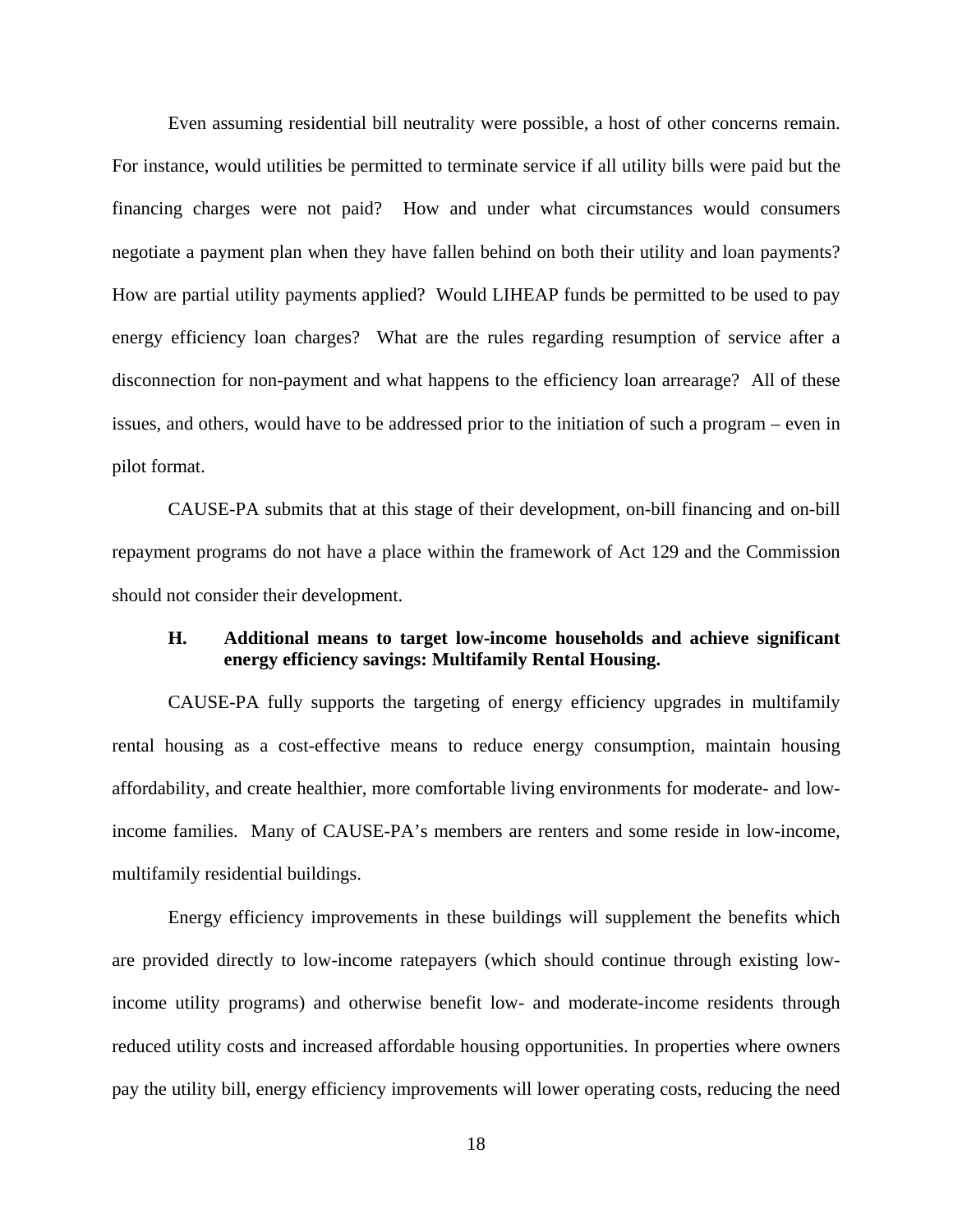for owners to raise rents. All Pennsylvania taxpayers will benefit through reduced demand on the state's energy system and increased economic output.

 CAUSE-PA supports the creation and implementation of a multifamily carve-out that will serve as an effective supplement to enhance and complement the low-income carve-out that is already in place. To that end, CAUSE-PA supports the Comments filed by coalition of organizations lead by the National Housing Trust, the Pennsylvania Housing Finance Agency, and the Pennsylvania Utility Law Project.

#### **Response to Specific Questions Contained in the March 1, 2012 Secretarial Letter**

 In addition to the issues addressed above, the Commission sought comments from interested stake holders on the following issues. CAUSE-PA files these comments to assist the Commission in reaching it determination. However, recognizing, that these issues do not touch exclusively, or even principally on low-income concerns, CAUSE-PA's comments on each will be brief.

#### **a. Length of Second EE&C Program**

For planning purposes, the Commission indicated that it was interested in recommendations concerning the number of years that a second EE&C Program should run. Recognizing that the Commission must balance the need for accuracy in forecast or energy prices and technological advances with the increased administrative costs associated with implementing EE&C plans of shorter lengths, CAUSE-PA recommends that the Commission extend the program for an additional five years. This time period has not proven to be unmanageable for the EDCs in the implementation of their current EE&C plans. CAUSE-PA submits that a plan in line with that which was contemplated by the General Assembly in its enactment of Act 129 best meets to goals of that legislation. Moreover, a plan of five years in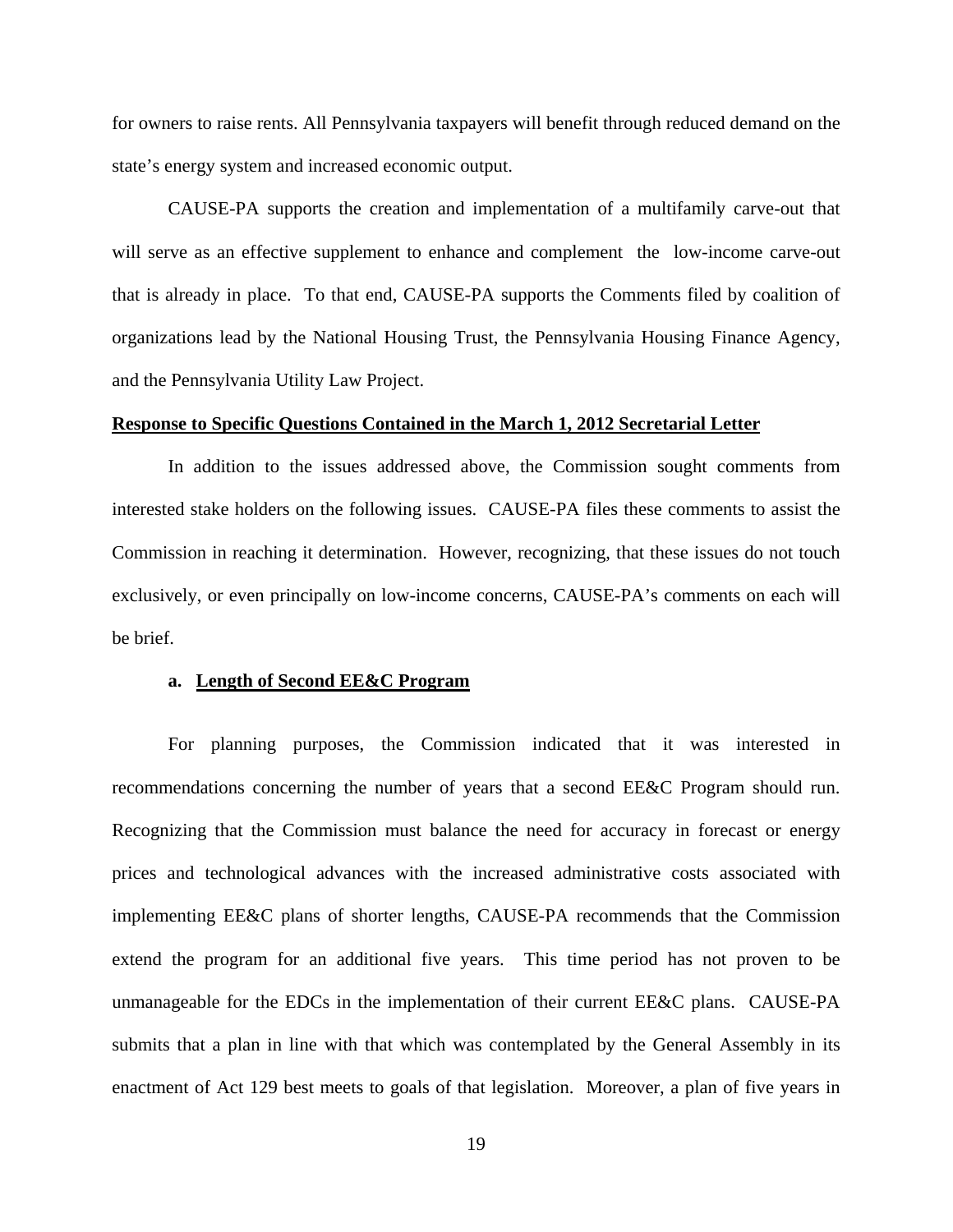length provides the market certainty needed to continue to leverage the gains reached in the first phase of Act 129. As the Commission itself recognized in the Secretarial Letter, the more frequently the Commission engages in the EE&C Program design, planning, adoption and implementation process, the greater the associated administrative costs that are ultimately borne by the ratepayers. Thus, CAUSE-PA supports a five-year plan.

#### **b. Inclusion of a Demand Response Curtailment Program**

The initial phase of EE&C programs included a multi-year EE program with a one-year demand response program that will be implemented during the summer of 2012. There has been significant money spent and invested in this demand response infrastructure and, for the benefit of the ratepayers who paid for these programs, CAUSE-PA submits that the second phase should also have a demand response program.

In order for this to occur, Act 129 requires the Commission to compare the total costs of each EE&C plan to the total savings in energy and capacity costs to retail customers in the Commonwealth or other costs determined by the Commission. If the Commission determines that the benefits of the plans exceed the costs, the Commission must set additional, incremental requirements for reductions in peak demand. Importantly, Act 129 gives the Commission latitude to set future reductions in peak demand for either the 100 hours of greatest demand or an alternative reduction that is approved by the Commission.<sup>16</sup>

Until the Statewide evaluator's report is issued on the current peak demand program, none of us will know whether the peak demand program as conceived in the legislation will be cost effective. We do, however, know that the current formula is riddled with significant uncertainty.

<sup>16</sup> See 66 Pa.C.S. § 2806.1(d)(2).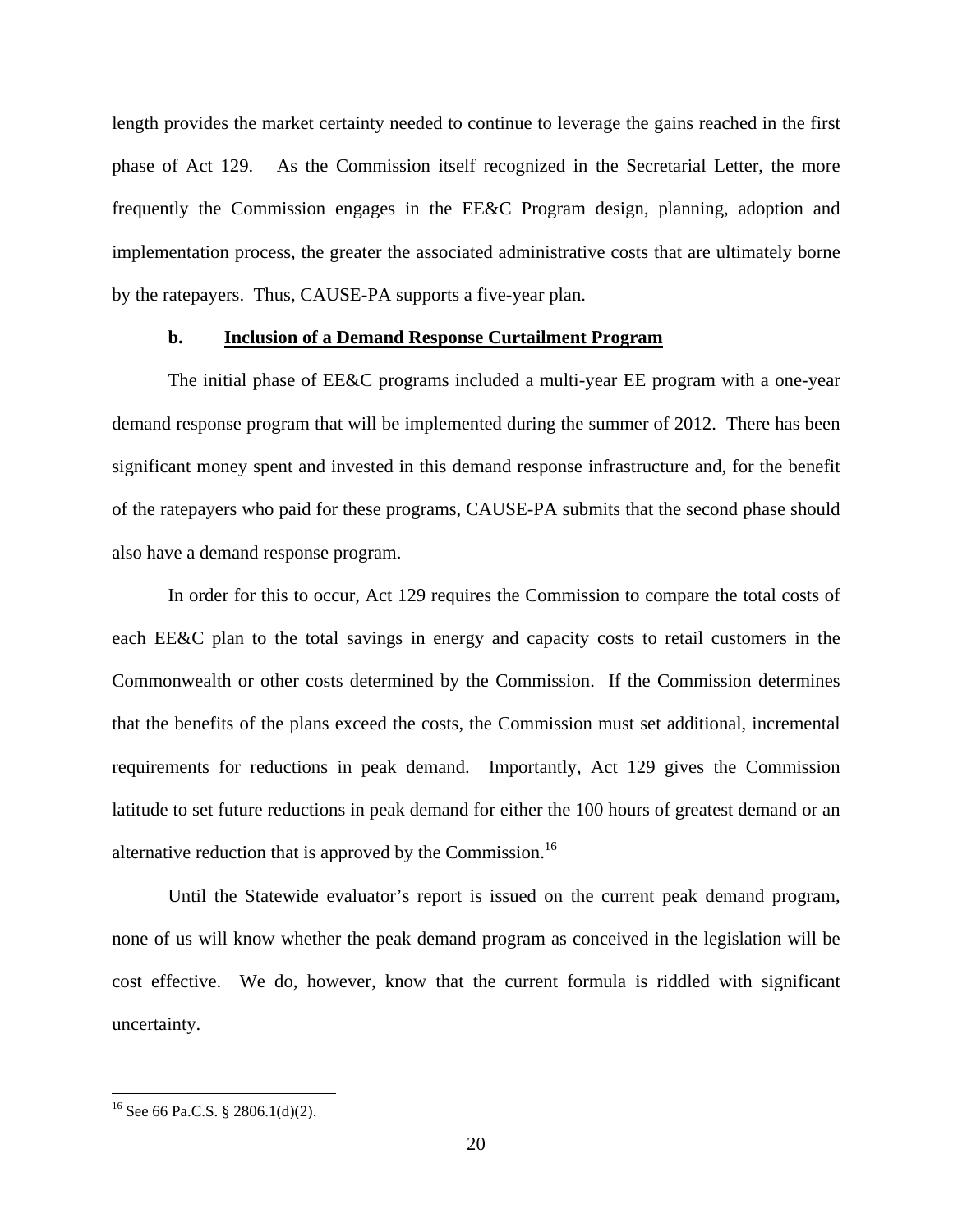In the Secretarial Letter, the Commission laid out a number of different scenarios for dealing with the issue of peak demand and demand response generally. While CAUSE-PA does not have an opinion on those specifics, it does appear that demand response programs have been relatively popular within the residential rate classes and it would seem to be a waste of ratepayer dollars to discontinue those programs after only one summer of use. Since the equipment is already deployed – or mostly deployed – CAUSE-PA submits that a demand response program should continue in some manner.

## **c. Aligning EDC Targets and Funding Using Dollars per MWh of Expected Reductions**

Act 129 restricts the total cost of any EDC plan to no more than 2% of that EDC's 2006 total annual revenue.<sup>17</sup> In addition, for the initial round of EE&C Plans, Act 129 sets uniform percentage reduction targets to be achieved under that 2% revenue cap. Because of differences between the EDCs' 2006 revenues, the amount of funding available for each EDC EE&C plan varies, with some EDCs having significantly more dollars per megawatt hour (MWh) of expected reductions available than the others.

In the Secretarial Letter, the Commission asked the parties whether it as should address this imbalance in the next round of EE&C plans and, if so, how? CAUSE-PA is sympathetic to these concerns and believes that the first method suggested by the Commission in its Secretarial Letter -- to vary each EDC's reduction targets to be consistent with the amount of funding available under each EDC's 2% revenue cap – may be the most effective means of addressing this discrepancy. Under this approach, an EDC with more funding would have a higher consumption reduction target than an EDC with less available funding However, CAUSE-PA submits that there may well be other means of addressing this inequity. From the perspective of

 $17$  66 Pa.C.S. §2806.1(g).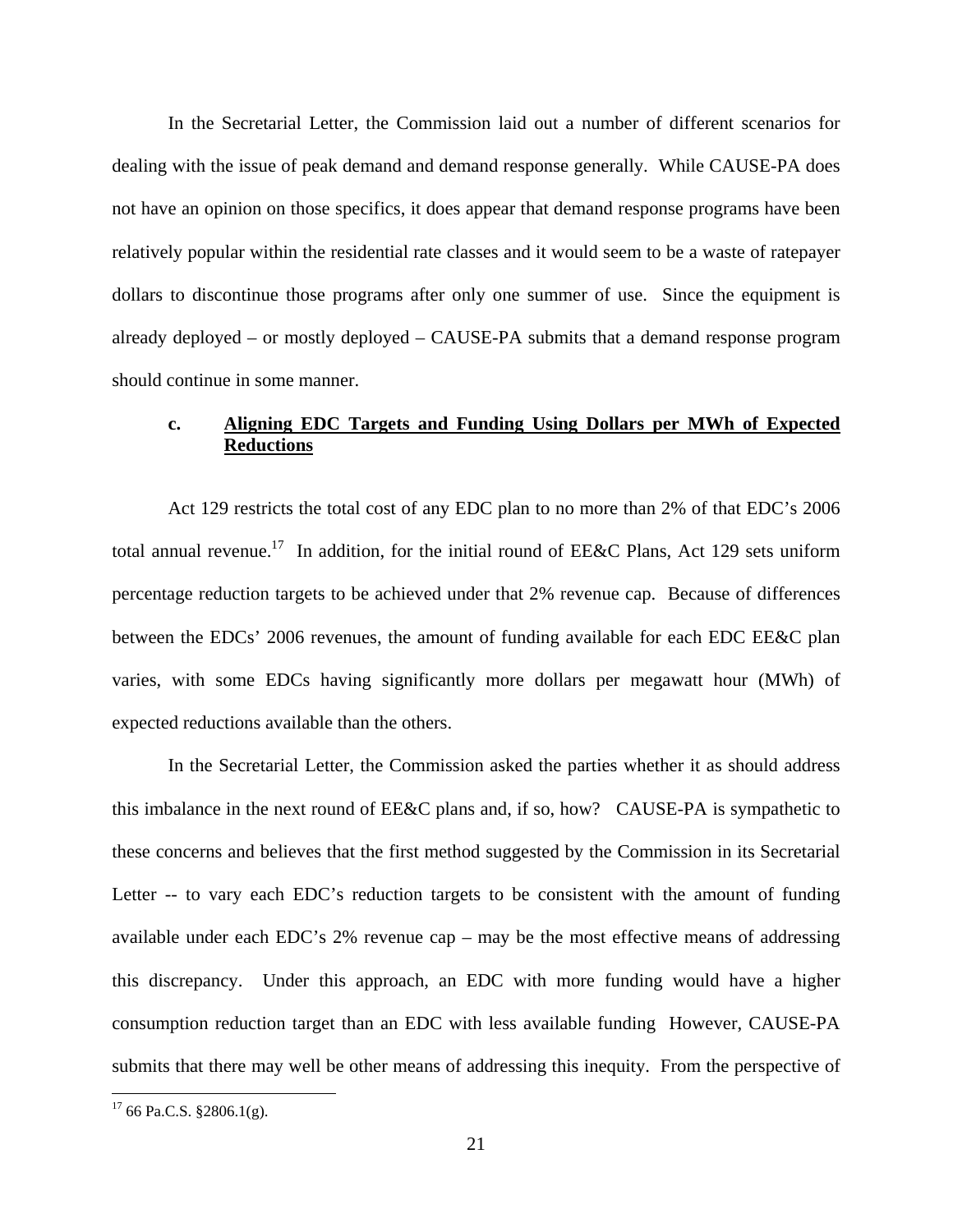CAUSE-PA, the goal should be to maximize the dollars available and minimize the inequities faced by smaller EDCs. Thus, the goal should not be uniformity per se, but fairness. Ratepayers in a smaller EDC are no less entitled to energy efficiency than those who reside in a service territory of a larger EDC. As such, the Commission should set targets that are aggressive for each EDC yet at the same time achievable with reasonably structured EE&C Plans.

CAUSE-PA does not support a uniform percentage reduction target set at the EDC with the lowest available funding because this would diminish the overall weatherization dollars that are available throughout the Commonwealth. This is not a desirable goal in light of the significant need that continues to persist.

#### **d. Transition Issues**

The Commission also sought comments on a number of transition issues in its Secretarial Letter; however, CAUSE-PA limits its comments specifically to the issue of whether the Commission should give consideration, in the potential next phase, to an EDC that exceeds its Phase One EE targets. CAUSE-PA fully supports this concept. EDCs should be encouraged to exceed their EE&C targets in Phase One by permitting them to bank savings from one period to the next. Specifically an EDC, that achieves more than its 3% reduction in its Phase One EE program, should receive credit toward achieving its incremental second target in the amount it exceeds its Phase One target. This sort of incentive will allow EDCs to continue to implement their programs while Phase Two is getting up and running and will not result in a "dark period" where Act 129 is dormant because Phase One targets have been met but Phase Two has not yet started.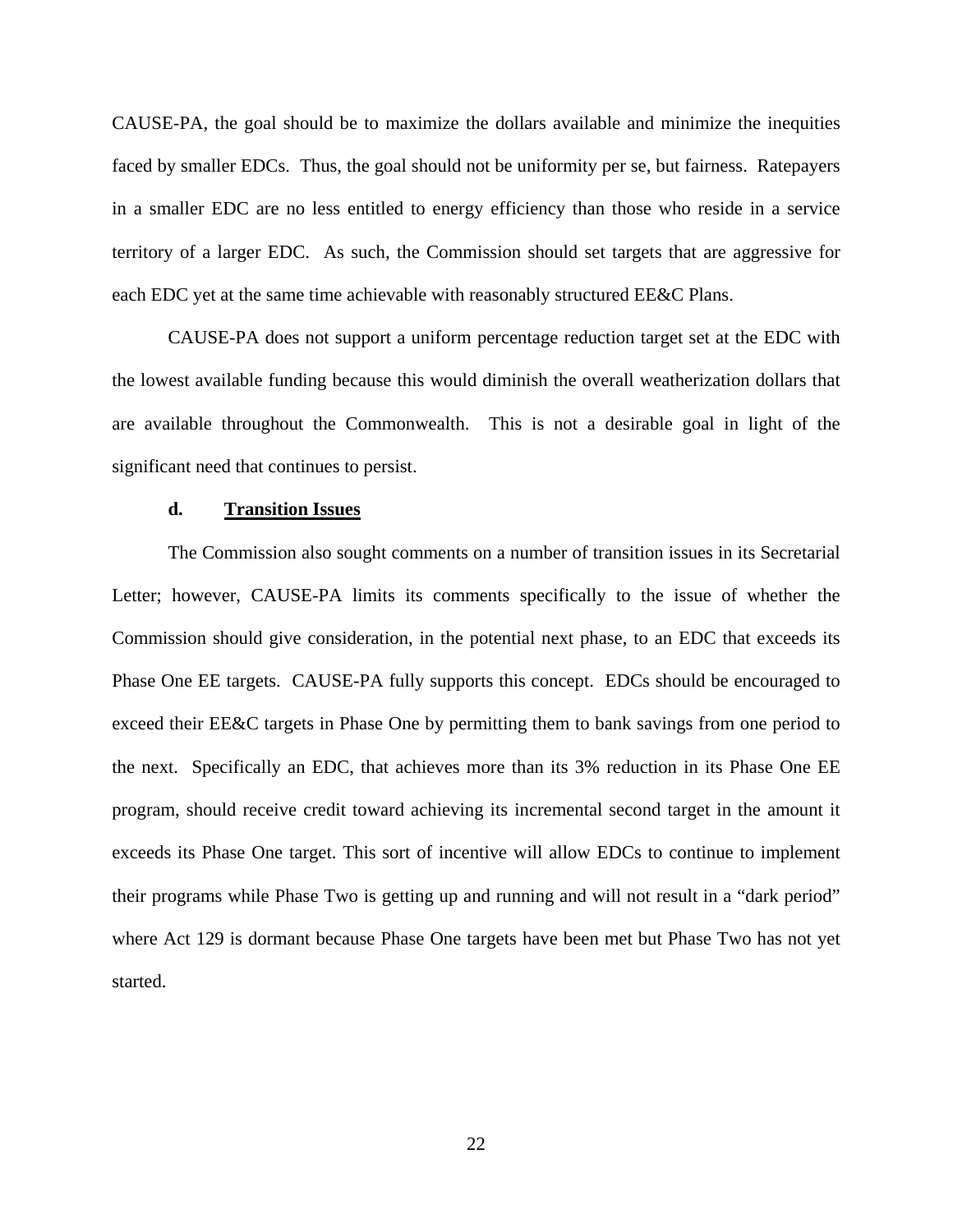## **CONCLUSION**

In Conclusion, CAUSE-PA again thanks the Commission for the opportunity to submit these comments and looks forward to a successful Phase Two. CAUSE-PA respectfully request that the Commission issue a Tentative Order reflecting the comments expressed herein and which incorporates a low income carve out targeting specified energy savings as well as a program directed to multi-family buildings housing providing affordable rents.

> **PENNSYLVANIA UTILITY LAW PROJECT** *Counsel for CAUSE-PA*

Harry S. Geller, Esq., PA ID: 22415 Patrick M. Cicero, Esq., PA ID: 89039 118 Locust Street Harrisburg, PA 17101 Tel.: 717-236-9486 Fax: 717-233-4088 April 17, 2012 pulp@palegalaid.net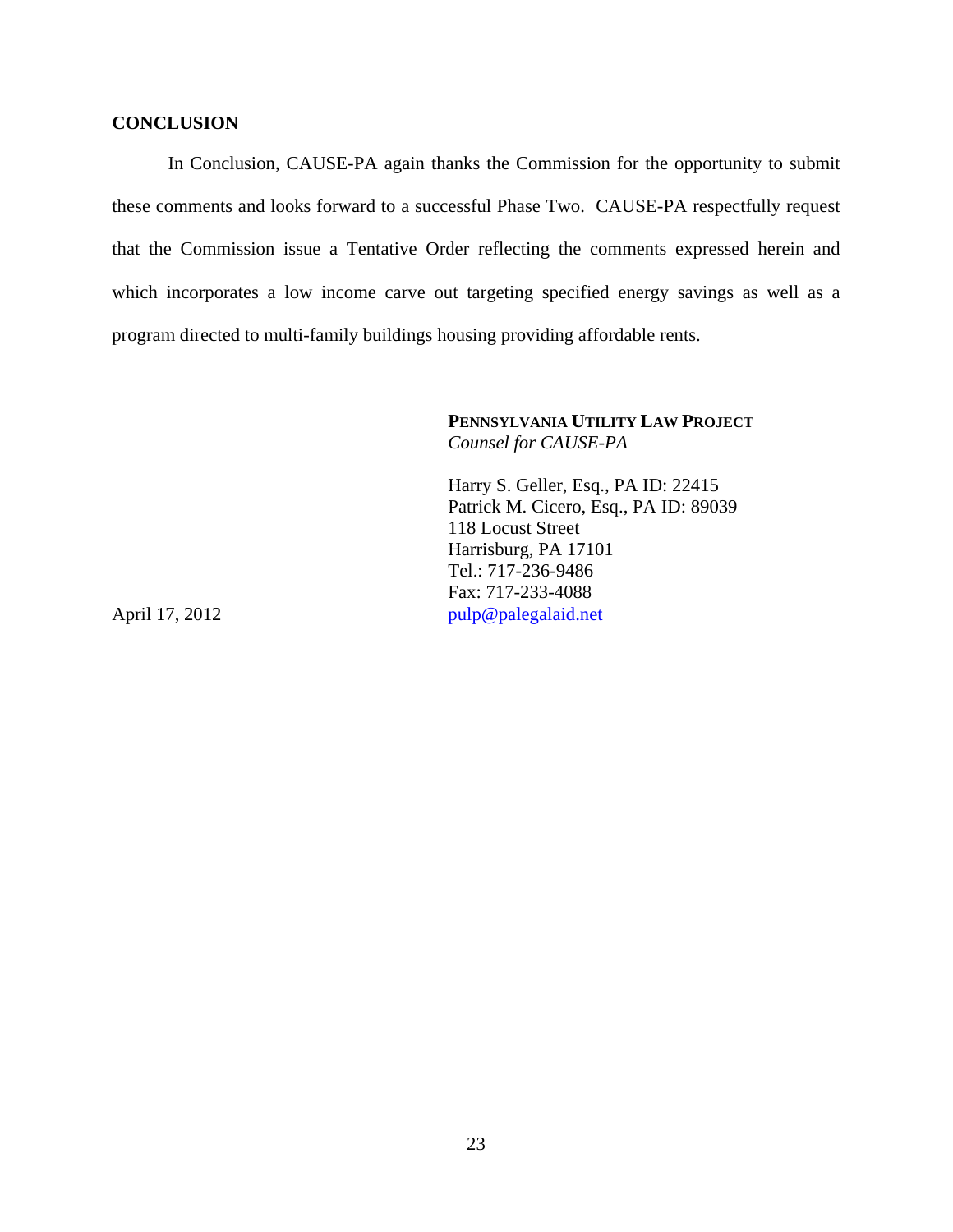**APPENDIX 1** 

 $\label{eq:2} \mathcal{F}(\mathcal{F}) = \mathcal{F}(\mathcal{F}) \mathcal{F}(\mathcal{F})$ 

 $\epsilon$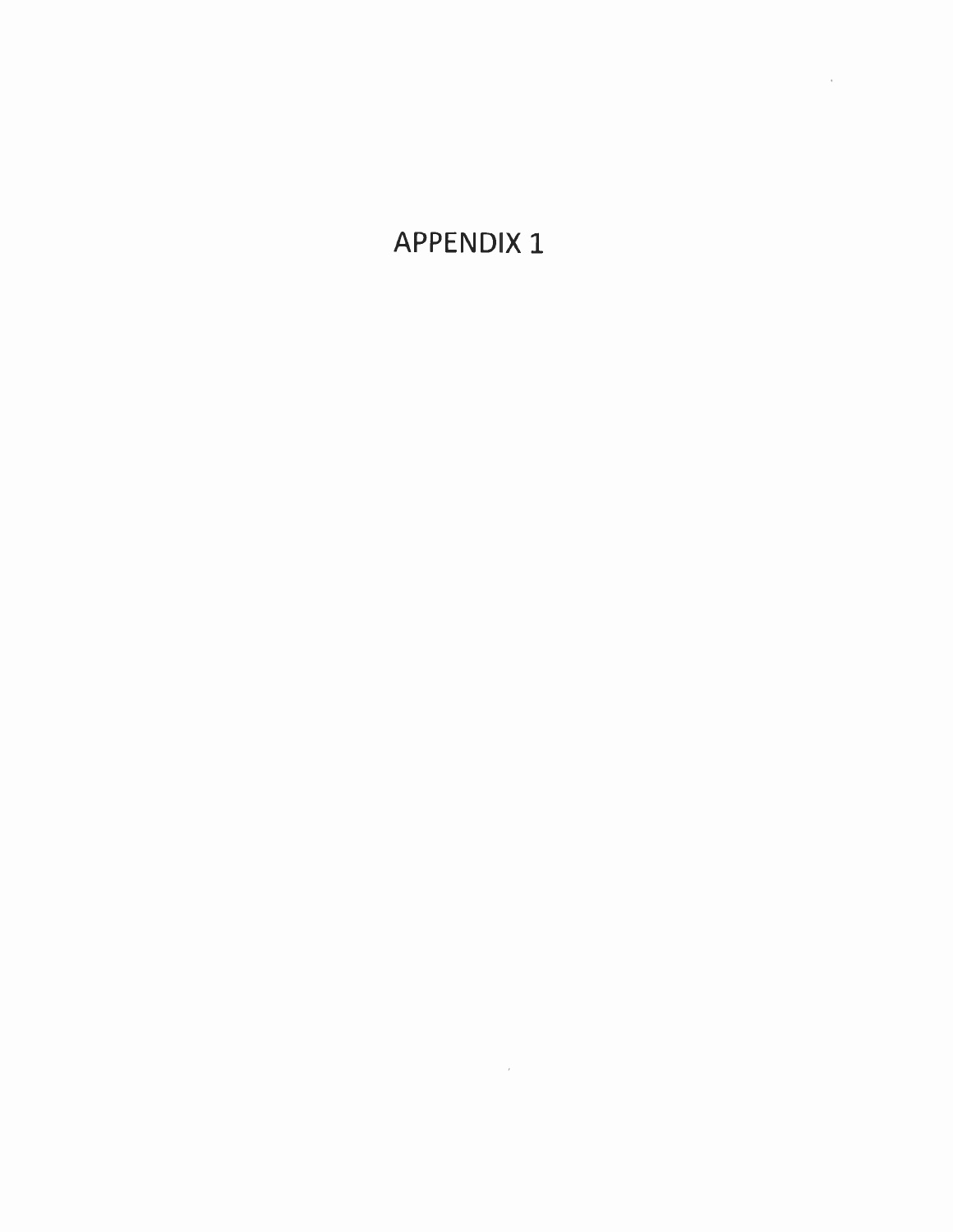PA PUBLIC UTILITY COMMISSION

# Report of the Act 129 Low-Income **Working Group**

Docket No. M-2009-2146801

March 19, 2010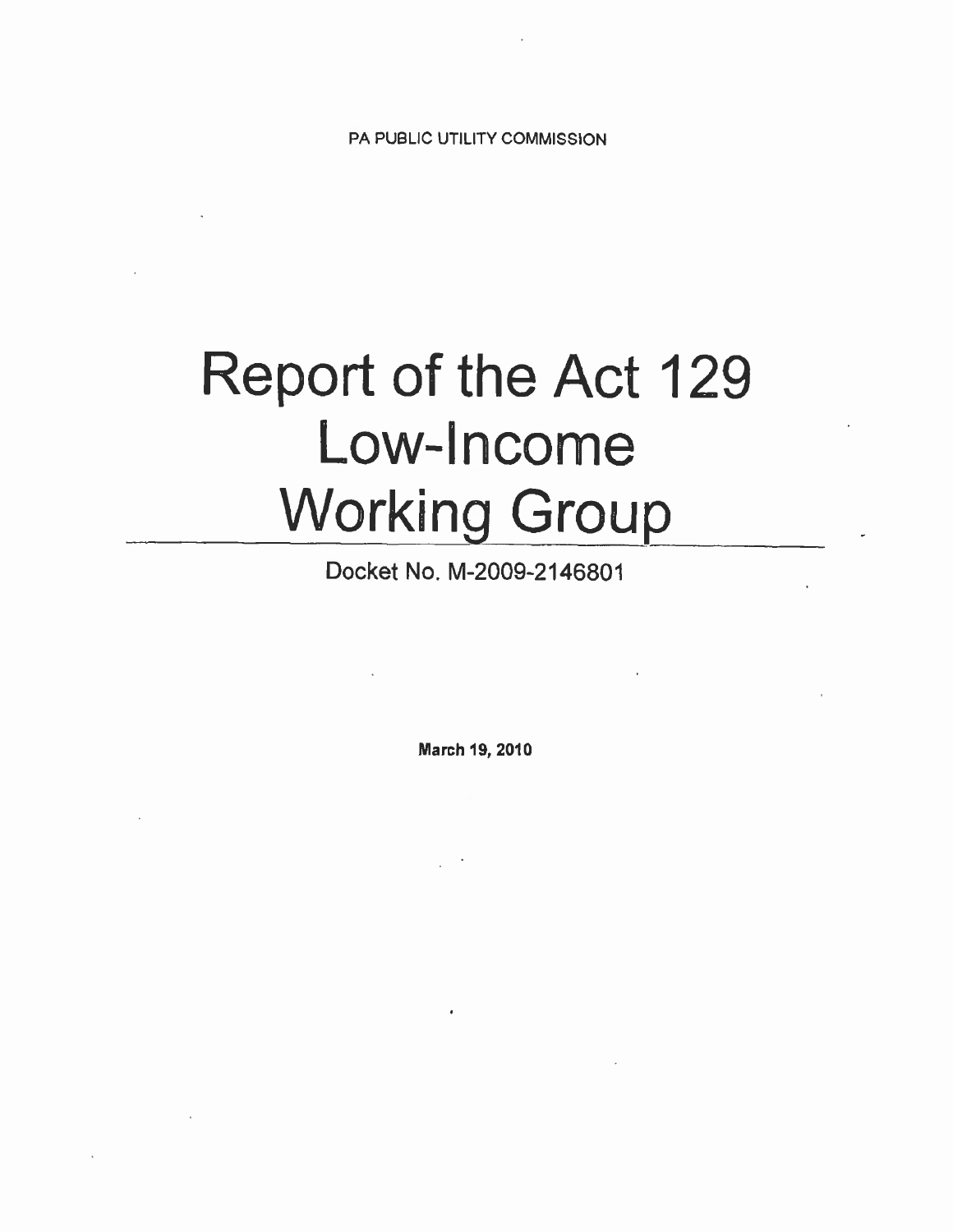# **Recommendations**

1. Estimated Baseline Usage of Low-Income Households

In calculating the estimated baseline usage of low-income households, the Working Group developed Table 1 below.<sup>5</sup> The information used to calculate the estimated baseline usage of low-income households includes:

- a) 2008 Census Data for the number of low-income households furnished by Pennsylvania State University, which is attached as Appendix A and shows an increase in the percentage of low-income households from 19.33% in 2000 to 25.10% in 2008;<sup>6</sup>
- b) December 31, 2009 Total Residential (Including Low-Income Customer) Counts provided by the EDCs;
- c) 2009 Total kWh Usage (Heating & Non-Heating) Data for Residential and Low-Income Customers supplied by EDCs for inclusion in the Chapter 14 Report, which is required by 66 Pa.C.S. §1415; and
- d) Total Consumption (MWh) from the 2009 Annual Resource Planning Reports, which are required by 52 Pa.Code §§57.141-57.154.

<sup>&</sup>lt;sup>5</sup> If an EDC obtains additional data in the future that further refines these estimated calculations, such data may be submitted to the Commission and the Working Group participants for consideration in the annual review process.

<sup>\*2008</sup> Census Data was not available for the following counties with populations below 7,200: Cameron, Forest, Fulton, Montour, Potter and Sullivan. These counties were not surveyed in 2008. The census data from 2000 was used.